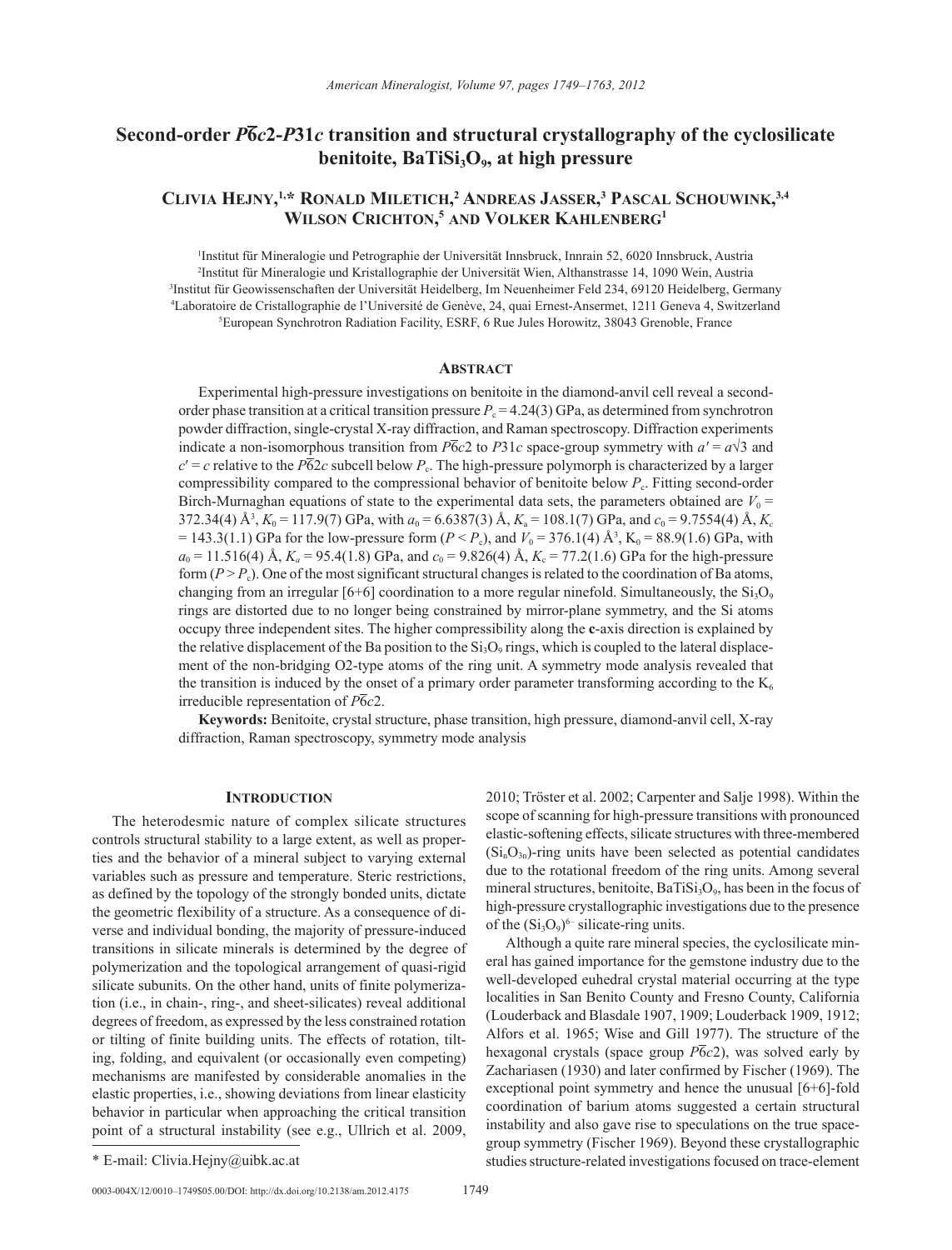substitutions and the incorporation of hydrogen in natural crystals (Laird and Albee 1972; Beran 1974; Gaft et al. 2004). Within the mineralogical community benitoite is widely used in electron-microprobe laboratories as primary electron-microprobe standard due to its luminescence properties (Gaft et al. 2004, 2005; Takahashi et al. 2006), which are used for the alignment of the electron beam (Ma and Rossman 2008; Rossmann 2008).

There is a number of natural cyclosilicates known with one single type of a three-membered silicate ring, e.g., pabstite,  $BaSnSi<sub>3</sub>O<sub>9</sub>$ , and bazirite,  $BaZrSi<sub>3</sub>O<sub>9</sub>$ , both isostructural to benitoite (Hawthorne 1987). Wadeite, K<sub>2</sub>ZrSi<sub>3</sub>O<sub>9</sub> (Henshaw 1955; Blinov et al. 1977), and catapleiite,  $Na<sub>2</sub>ZrSi<sub>3</sub>O<sub>9</sub> 2H<sub>2</sub>O$  (Merlino et al. 2004; Zubkova et al. 2007), possess a similar heteropolyhedral framework topology of three-membered tetrahedral ring units, but different extra-framework cavities containing hydrated alkali atoms. Among numerous synthetic phases the tetragermanate and tetrasilicate structures of  $BaGe(Si,Ge)$ <sub>3</sub>O<sub>9</sub> (Goreaud et al. 1973), BaGeGe<sub>3</sub>O<sub>9</sub> (Robbins et al. 1966; Smolin 1969), BaSiSi<sub>3</sub>O<sub>9</sub> (Finger et al. 1995; Hazen et al. 1999), SrGeGe<sub>3</sub>O<sub>9</sub> (Nishi 1996), PbGeGe<sub>3</sub>O<sub>9</sub> (Shashkov et al. 1981), and  $Pb_{0.667}Sr_{0.333}GeGe_3O_9$ (Shashkov et al. 1984) have isolated three-membered rings incorporated into their structures, which are either strictly isostructural to benitoite or represent a topologically equivalent structure of reported lower (in all cases trigonal) symmetry.

Although the synthesis of tetragermanate and -silicate phases has been carried out at high-pressure conditions and, in addition, two different polymorphs have been reported for  $BaGe_4O_9$ (Finger et al. 1995; Hazen et al. 1999), benitoite Ba $TiSi<sub>3</sub>O<sub>9</sub>$ , or any related analog silicate structure has not yet been subject to in situ structural investigations at high-pressure conditions. Here we report the results of in situ investigations on single crystals under hydrostatic conditions in the diamond-anvil cell, which comprise high-pressure X-ray diffraction techniques and vibrational spectroscopy to investigate the crystallography at high pressures. A principal objective of this study is to investigate the behavior of the structure at high pressures with particular focus on potential pressure-induced transformations, the character and mechanism of such a structural transformation, and the lattice elasticity of the polymorphs involved.

#### **Materials and methods**

#### **Sample material**

Experiments were carried out on oriented samples prepared from two centimeter-size pale-blue translucent natural crystals of gemstone quality from the type locality in San Benito, California. Two euhedral crystal fragments, provided from the collection of the "Institut für Geowissenschaften der Universität Heidelberg," were oriented by means of morphological faces and optical properties under crossed polarizers to give sections // (0001) and // (1120) plane directions. The crystal orientation was validated by means of single-crystal X-ray diffraction. In addition to one-sided polished sections of the truncated crystals used for chemical investigations, double-sided polished oriented thin sections (35 µm thick for the crystal plate // **c**, 25 µm thick for the crystal cut ⊥ **c**) were prepared. All doublesided polished crystal sections were examined under crossed polarizers to check for twinning, mineral inclusions, and lattice imperfections. From the truncated part of the same crystal specimen a powdered sample was prepared for the synchrotron measurements. The composition of the sample crystals was investigated by energy-dispersive X-ray spectroscopy on a LEO 440 scanning electron microscope. Routine measurements were carried out with standard settings of operating conditions (tungsten filament, 20 kV acceleration power, 10 nA current) using a Peltier-cooled silicon-drift detector (Oxford Inca EDS System). Line-scan profiles

across the sample reveal an ideal homogeneous composition without any indication of compositional heterogeneities. Moreover, the analyses show that contents of all elements other than Ba, Ti, and Si, in particular those of rare-earth elements, Sn, Zr, and Sr, are below the detection limit, which agrees well with the findings on chemical variations reported by Gaft et al. (2004). The analyses of a total of 25 individual data points yield on average  $44.1(4)$  wt%  $SiO<sub>2</sub>$  [43.66–44.70%], 18.9(2) wt% TiO2 [18.56–19.31%], and 37.0(3) wt% BaO [36.39–37.38%], from which the stoichiometric formula  $Ba_{0.990(7)}Ti_{0.972(10)}Si_{3.017(24)}O_9$  was derived.

#### **High-pressure sample loadings**

High-pressure investigations were performed with opposed-anvil ETH-type (Miletich et al. 1999, 2000) diamond-anvil cells (DAC) using type *Ia* low-fluorescence diamond anvils with 600 µm culet-face diameter. Standard X-ray transparent beryllium backing plates (4 mm thickness) allowing for an opening angle of 90° were used for equation-of-state (EoS) measurements. For in situ Raman spectroscopy the optical port of the same backing plates provides an opening angle of 12°. For structural investigations the X-ray Bragg intensities were collected using a DAC with 2 mm thick single-crystal diamond backing plates (Miletich et al. 2000, 2005; Krauss et al. 2005; Periotto et al. 2011), which were manufactured with a conical double bevel cut (bevel angles 20° and 55°) from UP-7020 Sumicrystals.

All experiments were performed with stainless steel gaskets (steel type 1.4310) of 250 µm initial thickness that were pre-indented to 65–95 µm. The diameter of the mechanically drilled pressure chamber varied between 230 and 300 µm. For Raman microspectroscopy and for all XRD-measurements cryogenically liquefied argon and conventional water-free 4:1 methanol-ethanol mixtures were used as hydrostatic pressure media, respectively. Using spherical standard rubies (Chervin et al. 2002), pressures were derived from the spectral position of the laser-induced  $R_1$  emission line ( $(E \rightarrow 4A_2)$  of Cr<sup>3+</sup> centers in the Al<sub>2</sub>O<sub>3</sub> lattice to within an error of  $\sim$ 1–2 × 10<sup>-2</sup> GPa by applying the empirical calibration parameters given by Mao et al. (1986) for hydrostatic conditions. For the EoS measurements accurate pressures were monitored to within  $5 \times 10^{-3}$  to  $1.8 \times 10^{-2}$  GPa by means of internal diffraction using the unit-cell volumes of the quartz calibrant (Angel et al. 1997). For in situ Raman microspectroscopy, two crystal fragments, corresponding to the two sections // (0001) and // (1120), were loaded in argon together with several ruby spheres. Two different specimens in the orientation // (1120) and measuring  $230 \times$  $180 \times 35$  µm and  $160 \times 120 \times 60$  µm in size, respectively, were loaded at any one time together with ruby in ethanol-methanol for single-crystal XRD investigations. A smaller crystal ( $170 \times 75 \times 35$  µm) was used together with a calibrant quartz crystals ( $105 \times 65 \times 50 \mu m$ ) in the loading prepared for the EoS measurements.

### **Synchrotron high-pressure powder-diffraction measurements**

Synchrotron X-ray powder diffraction data were collected on samples pressurized between 0.97(2) and 9.50(2) GPa on an angle-dispersive setup in a stationary configuration (of φ) using a two-dimensional MAR345 image-plate detector system. All measurements were performed on the high-pressure beamline ID27 of the European Synchrotron Radiation Facility (ESRF), with a monochromatic beam of 33.2 keV ( $\lambda$  = 0.3738 Å), a spot size of about 6  $\times$  10 µm, a sample-detector distance set to approximately 353 mm, and individual exposure times between 20 and 40 s. The setup was calibrated with a Si standard measured in the DAC. Debye diffraction rings were integrated with FIT2D (Hammersley et al. 1996) to give standard diffraction profiles. Rietveld refinements were carried out using the interface EXPGUI (Toby 2001) of the program GSAS (Larson and Von Dreele 2000). Along with the scale factor, lattice parameters *a* and *c*, mixing parameter ε as well as 5 profile parameters for a pseudo-Voigt peak profile were refined.

#### **Equation of state measurements**

High-precision measurements of the unit-cell parameters were performed at ambient conditions (294 K, 1 bar) and high pressures up to 8.60(2) GPa (Table 1) on a customized HUBER 5042 four-circle diffractometer, equipped with a type 512 Eulerian cradle, and a point detector with motorized slits parallel and perpendicular to the diffraction plane. Non-monochromatized Mo-radiation from a standard sealed-tube source, operated at 35 kV and 25 mA power settings, was used for the measurements of the Bragg intensities at the  $\alpha_1, \alpha_2$ -peak positions. The setting angles of diffracted Bragg peaks were recorded with a point detector, the slits of which were set to 2 and 9 mm, respectively, for scan directions within and perpendicular to the diffraction plane. Each reflection was centered in eight positions according to King and Finger (1979), so as to eliminate systematic aberrations for diffractometer settings and sample positioning. During the fitting of reflection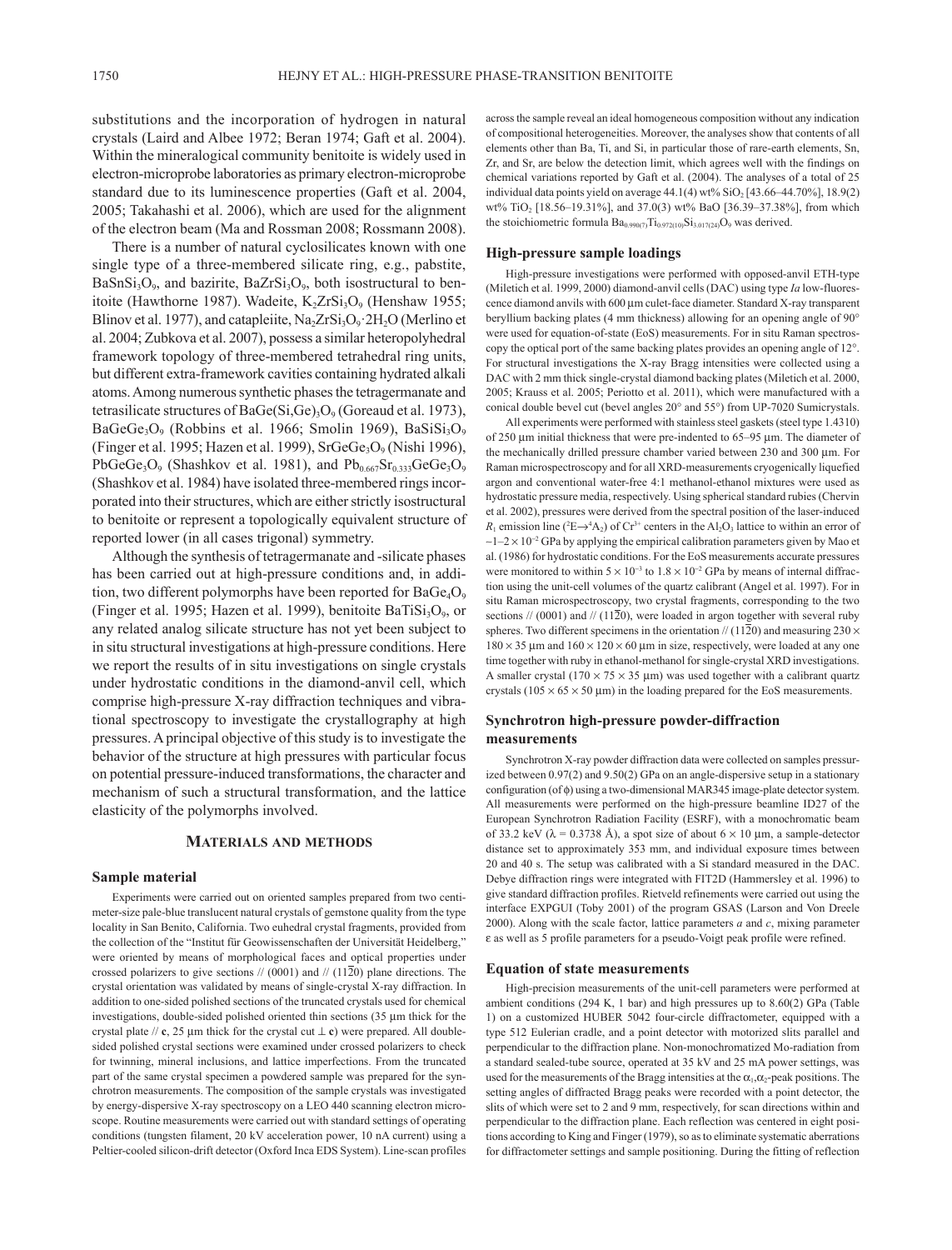| <b>TABLE 1.</b> Crystallographic unit-cell parameters as determined by |
|------------------------------------------------------------------------|
| single-crystal diffraction on two series of sample loadings            |
| (series A with 40 data points, series B with 3 data points)            |

| no.    | $V(Qz)$ ( $\AA$ <sup>3</sup> ) | $P$ (GPa) | a (Å)                 | $c(\AA)$   | $V(\AA^3)$  | c/a                                                                          |
|--------|--------------------------------|-----------|-----------------------|------------|-------------|------------------------------------------------------------------------------|
| A-40   | 112.952(14)                    | $10^{-4}$ | 6.6403(7)             | 9.7542(6)  | 372.47(8)   | 1.46895(23)                                                                  |
| A-39   | 111.896(9)                     | 0.369(5)  | 6.6307(4)             | 9.7468(4)  | 371.12(5)   | 1.46995(14)                                                                  |
| B-01   | 111.408(15)                    | 0.543(8)  | 6.6279(6)             | 9.7450(6)  | 370.74(7)   | 1.47030(20)                                                                  |
| A-38   | 111.085(17)                    | 0.661(9)  | 6.6257(9)             | 9.7397(5)  | 370.29(9)   | 1.47999(26)                                                                  |
| A-01   | 110.958(10)                    | 0.708(6)  | 6.6240(4)             | 9.7389(4)  | 370.07(5)   | 1.47024(14)                                                                  |
| B-02   | 110.944(9)                     | 0.713(5)  | 6.6246(5)             | 9.7402(4)  | 370.19(5)   | 1.47030(15)                                                                  |
| A-02   | 110.447(9)                     | 0.901(5)  | 6.6198(5)             | 9.7350(6)  | 369.45(6)   | 1.47058(18)                                                                  |
| A-37   | 110.023(9)                     | 1.066(5)  | 6.6183(8)             | 9.7319(5)  | 369.16(9)   | 1.47047(24)                                                                  |
| $B-03$ | 109.229(10)                    | 1.387(6)  | 6.6096(11)            | 9.7229(15) | 367.85(13)  | 1.47102(47)                                                                  |
| A-36   | 107.031(12)                    | 2.360(7)  | 6.5934(8)             | 9.7042(9)  | 365.35(9)   | 1.47182(29)                                                                  |
| A-03   | 106.587(20)                    | 2.574(11) | 6.5888(4)             | 9.6992(4)  | 364.65(4)   | 1.47207(13)                                                                  |
| A-04   | 106.549(10)                    | 2.592(6)  | 6.5888(4)             | 9.6993(4)  | 364.65(4)   | 1.47207(12)                                                                  |
| A-35   | 106.470(14)                    | 2.631(8)  | 6.5874(4)             | 9.6955(5)  | 364.35(4)   | 1.47183(13)                                                                  |
| A-05   | 106.443(10)                    | 2.644(6)  | 6.5877(4)             | 9.6974(4)  | 364.46(5)   | 1.47205(14)                                                                  |
| A-06   | 106.210(12)                    | 2.759(7)  | 6.5842(4)             | 9.6945(5)  | 363.96(5)   | 1.47238(16)                                                                  |
| A-34   | 106.130(15)                    | 2.799(8)  | 6.5847(4)             | 9.6946(4)  | 364.02(4)   | 1.47229(13)                                                                  |
| A-33   | 105.961(17)                    | 2.884(9)  | 6.5830(5)             | 9.6925(5)  | 363.76(5)   | 1.47235(16)                                                                  |
| $A-07$ | 105.745(14)                    | 2.994(8)  | 6.5799(4)             | 9.6897(4)  | 363.31(4)   | 1.47261(13)                                                                  |
| A-14   | 104.791(10)                    | 3.497(6)  | 6.5725(5)             | 9.6817(5)  | 362.19(6)   | 1.47307(18)                                                                  |
| A-32   | 104.735(17)                    | 3.527(9)  | 6.5712(6)             | 9.6794(4)  | 361.96(7)   | 1.47300(23)                                                                  |
| A-15   | 104.657(9)                     | 3.570(5)  | 6.5710(7)             | 9.6796(7)  | 361.95(8)   | 1.47308(24)                                                                  |
| A-16   | 104.419(9)                     | 3.701(5)  | 6.5688(6)             | 9.6770(6)  | 361.61(7)   | 1.47317(22)                                                                  |
| A-31   | 104.276(11)                    | 3.780(6)  | 6.5666(11)            | 9.6730(8)  | 361.22(12)  | 1.47306(35)                                                                  |
| A-17   | 104.186(12)                    | 3.831(7)  | 6.5650(7)             | 9.6731(7)  | 361.05(8)   | 1.47345(25)                                                                  |
| A-18   | 103.952(9)                     | 3.964(5)  | 6.5623(8)             | 9.6707(8)  | 360.66(9)   | 1.47368(29)                                                                  |
| $A-30$ | 103.638(14)                    | 4.145(8)  | 6.5611(12)            | 9.6651(12) | 360.32(14)  | 1.47310(46)                                                                  |
| A-29   | 103.484(13)                    | 4.235(7)  | 11.3609(16)           | 9.6620(10) | 1080.00(30) | 0.85045(21)                                                                  |
| A-28   | 102.991(12)                    | 4.529(7)  | 11.3517(16)           | 9.6519(11) | 1077.12(29) | 0.85026(21)                                                                  |
| A-19   | 102.838(11)                    | 4.623(6)  | 11.3439(11)           | 9.6478(9)  | 1075.18(22) | 0.85048(15)                                                                  |
| A-27   | 102.453(14)                    | 4.860(8)  | 11.3429(23)           | 9.6456(15) | 1074.75(45) | 0.85037(30)                                                                  |
| A-20   | 102.332(19)                    |           | 4.936(10) 11.3362(17) | 9.6419(10) | 1073.07(35) | 0.85054(22)                                                                  |
| A-26   | 101.877(16)                    | 5.227(9)  | 11.3330(38)           | 9.6293(26) | 1071.06(78) | 0.84967(53)                                                                  |
| A-08   | 101.728(13)                    | 5.324(7)  | 11.3247(7)            | 9.6296(5)  | 1069.52(14) | 0.85032(9)                                                                   |
| A-13   | 101.597(9)                     | 5.410(5)  | 11.3218(6)            | 9.6275(4)  | 1068.74(11) | 0.85034(7)                                                                   |
| A-21   | 100.362(10)                    | 6.256(6)  | 11.2928(13)           | 9.5966(12) | 1059.86(28) | 0.84980(20)                                                                  |
| A-25   | 100.254(10)                    | 6.333(6)  | 11.2908(23)           | 9.5918(19) | 1058.96(46) | 0.84952(34)                                                                  |
| A-12   | 99.933(8)                      | 6.565(5)  | 11.2836(5)            | 9.5907(6)  | 1057.51(16) | 0.84996(11)                                                                  |
| A-24   | 98.867(10)                     | 7.369(6)  | 11.2632(13)           | 9.5640(11) | 1050.75(27) | 0.84914(20)                                                                  |
| $A-23$ | 98.413(12)                     | 7.728(7)  | 11.2520(19)           | 9.5528(12) | 1047.42(41) | 0.84899(27)                                                                  |
| A-22   | 98.217(16)                     | 7.886(9)  | 11.2446(19)           | 9.5472(11) | 1045.43(36) | 0.84904(24)                                                                  |
| A-10   | 97.725(9)                      | 8.291(5)  | 11.2305(8)            | 9.5373(6)  | 1041.71(16) | 0.84923(11)                                                                  |
| A-09   | 97.360(32)                     | 8.600(18) | 11.2219(8)            | 9.5269(5)  | 1038.99(14) | 0.84895(10)                                                                  |
|        |                                |           |                       |            |             | Note: Pressure values were derived from quartz unit-cell volumes after Angel |
|        | et al. (1997).                 |           |                       |            |             |                                                                              |

profiles the  $\alpha_1$ - $\alpha_2$  peak splitting was treated by setting constraints on both the position and intensity ( $\alpha_2/\alpha_1 = 0.53$ ) of the  $\alpha_2$ -peak components as implemented in the SINGLE software (Angel and Finger 2011). The results of symmetry-constrained vector-least squares refinements are listed in Table 1.

### **Measurements of XRD Bragg intensities, structure solution, and refinements**

In situ high-pressure X-ray intensity data were collected on an Oxford Diffraction Gemini three-circle diffractometer, equipped with a ruby CCD detector and using graphite-monochromatized Mo*K*α radiation (50 kV, 40 mA). Data collections were recorded at ambient conditions with the sample inside the DAC and at 1.12, 2.14, 3.56, 4.01, 4.28, 4.75, 5.29, and 6.14 ± 0.02 GPa. Data reduction includes intensity integration, background and Lorentz-polarization correction and were performed with the CrysAlis software package (Agilent Technologies 2011; CrysAlisPro Software system ver. 1.171.35.11.). The absorption correction for the crystal and effects of the high-pressure cell including the opening angle of the DAC, gasket shadowing and absorption by the diamond anvils was performed with the program ABSORB6.0 (Angel 2004); correction for diamond extinction dips were carried out with the program AVERAGE2.0 (Angel 2006). Empirical absorption corrections were carried out employing the total X-ray pathway  $t = t_a$  $+ t_p$  through the diamond anvil  $(t_a)$  and diamond plate  $(t_p)$  and using an absorption coefficient  $\mu_{dia} = 2.025$  cm<sup>-1</sup>. The distance  $t_i$  was calculated from the incident/ diffracted beam angle  $\psi$ <sub>i</sub> ( $\psi$  = 0 to 45°), the bevel angles  $\beta$ <sub>n</sub> and the bevel-culet distances  $d_n$  following the relationship  $t_i = d_n / cos(\psi_i - \beta_n)$ , with  $d_1 = 0.340$  cm and  $\beta_1 = 0^\circ$  for  $0^\circ \le \psi_i \le 23.8^\circ$ ,  $d_2 = 0.371$  cm and  $\beta_2 = 20^\circ$  for  $23.8^\circ \le \psi_i \le 39.5^\circ$ , and  $d_3$  = 0.379 cm and β<sub>3</sub> = 55° for 39.5° ≤  $\psi$ <sub>i</sub> ≤ 45°.

The structure of the high-pressure form was solved from the data set measured at 4.75 GPa. A first attempt consisted in transforming the positional parameters of all positional parameters of the original benitoite structure to a setting corresponding to a unit cell with  $a' = a\sqrt{3}$  and  $c' = c$  and following the structure solutions in space group *P*31*c* with the octahedral position on the origin as reported for the barium-tetragermanate and barium-tetrasilicate compounds (Smolin 1969; Goreaud et al. 1973; Hazen et al. 1999). All attempted refinements in this setting resulted in several negative thermal displacement parameters for individual atoms. Applying direct methods (by using the program SHELXS incorporated in the WINGX program suite Sheldrick 2008; Farrugia 1999) a structure solution in space group *P*31*c* showed strong maxima on the threefold axis at the origin 0, 0, 0, and at 1/3, 2/3,  $z \approx 0$ , and 2/3, 1/3,  $z \approx 0$ , plus a strong maximum at ca. 1/3, 0, 0. Assigning the strongest maximum on the threefold axis to Ba, and the other to Ti, and adding up the Si and oxygen positions after consecutive difference Fourier calculations, the R-value finally converged to ∼5%. Any attempt to refine data sets with this structural model transferred to the origin in the Ti positions resulted in unstable refinements. All intensity data were finally refined in the space groups *P*62*c* (no. 188) and *P*31*c* (no. 159) using the program JANA2006 (Petricek et al. 2006). Scattering curves for neutral atoms were taken from the *International Tables for X‑ray Crystallography* volume C (Prince 2006). The final refinements were carried out with isotropic displacement parameters for all atoms. The experimental data are summarized in Table 2, the refined atomic coordinates and displacement parameters are given in Table 3, and the resulting interatomic bond distances are listed in Table 4. (The structural information has been deposited as CIF<sup>1</sup>.)

#### **Raman spectroscopy**

Raman spectra were recorded in 180° backscattering geometry on a Jobin-Yvon HR800 confocal spectrometer equipped with an OLYMPUS BXFM-ILHS optical microscope, a grating with 1800 grooves per mm, and a Notch holographic filter, using a Peltier-cooled charge-coupled device (CCD) detector. The spectra were excited using the 632.82 nm line of a He-Ne laser operated at 20 mW. A 50 $\times$ LWD (long working distance) objective (numerical aperture 0.70, free working distance ∼10 mm) was used for laser beam focusing allowing a lateral resolution of ∼2 µm and a spectral resolution of 0.8 cm–1. The spectrometer was calibrated with neon lamp emissions and the silicon peak at  $520.7 \text{ cm}^{-1}$ , calibration spectra were collected for 1 s. The accumulation time for the ruby *R* luminescence lines was 3 s, while the benitoite Raman spectra were collected for 100–120 s per interval of 400 cm<sup>-1</sup>. The wavenumber accuracy was higher than  $0.5$  cm<sup>-1</sup>, and the spectral resolution was determined at ∼2 cm–1. Prior to the high-pressure experiment Raman modes of all samples were assigned for a range of 100–1200 cm<sup>-1</sup> at 10<sup>-4</sup> GPa, both mounted on one of the diamond anvils and on a glass slide. Fitting was done assuming pseudo-Voigt band shapes using the freeware FITYK 0.8.1 (Wojdyr 2010).

#### **Symmetry mode analysis**

The mathematical part of the mode decomposition was achieved by applying the computer program AMPLIMODES (Orobengoa et al. 2009) implemented only recently on the Bilbao Crystallographic Server. Using the input data corresponding to the structures at 10<sup>−</sup><sup>4</sup> and 4.75 GPa, in the first step a *reference structure* was calculated corresponding to the parent phase expressed in the setting of the low-symmetry phase (see Table 5). In the case of a polar structure (such as the high-pressure polymorph) the program automatically determines an origin shift along the polar direction to keep the arithmetric center of both phases. By means of this procedure some global shift of the polar compound due to the arbitrary choice of origin along the polar direction is eliminated. In our example, a shift of the origin parallel to **c** of 0.01709 (in relative units) was necessary. The resulting displacement field obtained from the comparison of the reference structure with the low-symmetry phase is given in Table 6. The displacement vectors **u** for the atoms in the asymmetric unit of the reference structure listed in this table completely define the displacive distortion relating both structures.

<sup>&</sup>lt;sup>1</sup> Deposit item AM-12-074, CIF. Deposit items are available two ways: For a paper copy contact the Business Office of the Mineralogical Society of America (see inside front cover of recent issue) for price information. For an electronic copy visit the MSA web site at http://www.minsocam.org, go to the *American Mineralogist* Contents, find the table of contents for the specific volume/issue wanted, and then click on the deposit link there.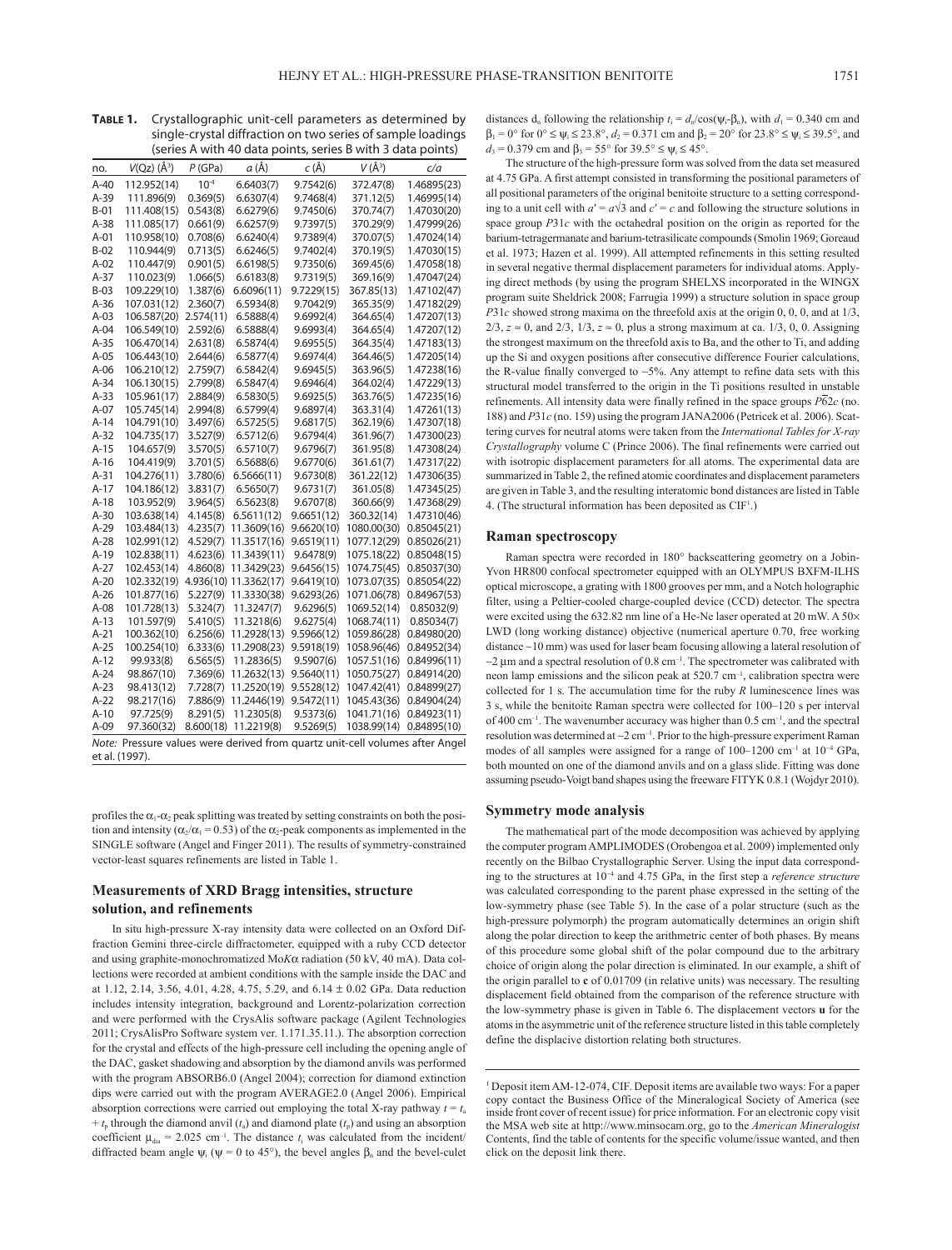| Pressure (GPa)                          | 0.0001                     | 1.12(2)                    | 2.14(1)                    | 3.56(2)                    | 4.01(2)                    | 4.28(2)                    |
|-----------------------------------------|----------------------------|----------------------------|----------------------------|----------------------------|----------------------------|----------------------------|
| Crystal size (um)                       | $160 \times 120 \times 60$ | $160 \times 120 \times 60$ | $160 \times 120 \times 60$ | $160 \times 120 \times 60$ | $160 \times 120 \times 60$ | $160 \times 120 \times 60$ |
| Radiation                               | MoKa                       | MoKa                       | MoKa                       | MoKa                       | MoKa                       | MoKa                       |
| a (Å)                                   | 6.6430(6)                  | 6.6094(4)                  | 6.6031(11)                 | 6.5689(4)                  | 6.5605(6)                  | 6.5518(8)                  |
| $c(\text{\AA})$                         | 9.7660(14)                 | 9.7239(7)                  | 9.710(2)                   | 9.6804(7)                  | 9.6574(11)                 | 9.6503(16)                 |
| $V(\AA^3)$                              | 373.23(15)                 | 367.87(12)                 | 366.65(19)                 | 361.7(2)                   | 359.97(13)                 | 358.75(15)                 |
| Z                                       | 2                          | 2                          | 2                          | $\overline{2}$             | $\overline{2}$             | 2                          |
| $V/Z(\AA^3)$                            | 186.62                     | 183.94                     | 183.33                     | 180.85                     | 179.99                     | 179.38                     |
| $2\theta$ range ( $\degree$ )           | $2 - 58$                   | $2 - 58$                   | $2 - 58$                   | $2 - 58$                   | $2 - 58$                   | $2 - 58$                   |
| Scan type                               | ω                          | ω                          | ω                          | ω                          | ω                          | ω                          |
| Scan speed (°/s)*                       | 0.033(30 s)                | 0.033(30 s)                | 0.154(6.25 s)              | 0.183(5.45 s)              | 0.157(6.38 s)              | 0.183(5.45)                |
| Scan width (°)                          | 1.0                        | 1.0                        | 1.0                        | 1.0                        | 1.0                        | 1.0                        |
| Detector-sample distance (mm)           | 83                         | 83                         | 83                         | 83                         | 83                         | 83                         |
| Space group                             | P6c2 (no. 188)             | P6c2 (no. 188)             | $P\bar{6}c2$ (no. 188)     | P6c2 (no. 188)             | P6c2 (no. 188)             | P6c2 (no. 188)             |
| Reflections measured                    | 3538                       | 3004                       | 2801                       | 2990                       | 2476                       | 2549                       |
| Unique reflections (total)              | 158                        | 165                        | 157                        | 167                        | 155                        | 157                        |
| Unique reflections $F_0 > 3\sigma(F_0)$ | 135                        | 134                        | 120                        | 135                        | 120                        | 127                        |
| Parameters refined                      | 13                         | 13                         | 13                         | 13                         | 13                         | 13                         |
| $R_{int}$                               | 0.065                      | 0.078                      | 0.098                      | 0.075                      | 0.073                      | 0.071                      |
| $R_1(F)$ obs/all                        | 0.0382/0.0404              | 0.0391/0.0439              | 0.0378/0.0420              | 0.0493/0.0595              | 0.0447/0.0570              | 0.0559/0.0638              |
| GooF                                    | 1.22                       | 0.93                       | 0.79                       | 1.18                       | 1.18                       | 1.52                       |
| Pressure (GPa)                          | 4.75(2)                    | 5.29(2)                    | 6.14(2)                    |                            |                            |                            |
| Crystal size (um)                       | $160 \times 120 \times 60$ | $230 \times 180 \times 35$ | $230 \times 180 \times 35$ |                            |                            |                            |
| Radiation                               | MoKa                       | МоКа                       | MoKa                       |                            |                            |                            |
| a (Å)                                   | 11.3382(9)                 | 11.3177(10)                | 11.2984(10)                |                            |                            |                            |
| $c(\text{\AA})$                         | 9.6584(9)                  | 9.6293(10)                 | 9.6051(12)                 |                            |                            |                            |
| $V(\AA^3)$                              | 1075.3(3)                  | 1068.2(4)                  | 1061.9(3)                  |                            |                            |                            |
| Ζ                                       | 6                          | 6                          | 6                          |                            |                            |                            |
| $V/Z$ (Å <sup>3</sup> )                 | 179.22                     | 178.03                     | 176.98                     |                            |                            |                            |
| $2\theta$ range ( $\degree$ )           | $2 - 58$                   | $2 - 58$                   | $2 - 58$                   |                            |                            |                            |
| Scan type                               | ω                          | ω                          | ω                          |                            |                            |                            |
| Scan speed (°/s)*                       | 0.033(30.6 s)              | 0.033(30 s)                | 0.0227(44 s)               |                            |                            |                            |
| Scan width (°)                          | 1.0                        | 1.0                        | 1.0                        |                            |                            |                            |
| Detector-sample distance (mm)           | 83                         | 83                         | 83                         |                            |                            |                            |
| Space group                             | P31c (no. 159)             | P31c (no. 159)             | P31c (no. 159)             |                            |                            |                            |
| Reflections measured                    | 8682                       | 5193                       | 4285                       |                            |                            |                            |
| Unique reflections (total)              | 705                        | 686                        | 676                        |                            |                            |                            |
| Unique reflections $F_o > 3\sigma(F_o)$ | 346                        | 376                        | 327                        |                            |                            |                            |
| Parameters refined                      | 58                         | 58                         | 58                         |                            |                            |                            |
| $R_{int}$                               | 0.067                      | 0.062                      | 0.086                      |                            |                            |                            |
| $R_1(F)$ obs/all                        | 0.0480/0.0758              | 0.0418/0.0621              | 0.0470/0.0702              |                            |                            |                            |
| GooF                                    | 1.13                       | 1.05                       | 1.04                       |                            |                            |                            |
| * Value in parentheses: time per frame. |                            |                            |                            |                            |                            |                            |

**Table 2.** Experimental details of the in situ high-pressure XRD intensity data collection and the structure refinements

#### **Results**

### **Diffraction pattern and X-ray crystallography**

The synchrotron powder diffraction data collected at ESRF revealed high-quality diffraction images indicating ideal hydrostatic conditions (see Fig. 1). Careful inspection of diffraction rings by comparison of the patterns at different pressures reveals additional reflections appearing above ∼4.3 GPa, which do not match the unit-cell parameters of benitoite as extrapolated to the given pressure. Attempts to index the new lines based on the original benitoite unit cell reveal *hkl* indices with  $h, k = (3n +$  $1/3$  and  $(3n + 2)/3$ . It is possible to index these reflections with conventional integer Miller indices by transforming the *a*-axis to a hexagonal setting via the relationship  $a' = a\sqrt{3}$ . Moreover, the additional lines observed in the patterns at 5.23, 5.71, 7.65, and 9.50 GPa appear to increase in relative intensity on increasing pressure.

Sections through the reciprocal space reconstructed from the frames recorded for XRD structure evaluation provide a similar picture for all measurements at pressures higher than ∼4.3 GPa (Fig. 2) and confirm the transformation to a setting with *a′* =  $a\sqrt{3}$ , and  $c' = c$ . Isomorphic subgroups of  $\overline{P6}c2$  are  $\overline{P3}c1$ ,  $\overline{P3}12$ , and *P*3, but according to the relationship  $\mathbf{a}'^* = \mathbf{a}_1^* / 3 + \mathbf{a}_2^* / 3$  in reciprocal space, possible direct subgroups are *P*31*c*, *P*321, and *P*3. Since reflections with  $l = 2n + 1$  for *hhl* are absent, which indicates the presence of a *c*-glide plane, *P*31*c* was assumed to be the correct space group of the new high-pressure structure with  $a' = a\sqrt{3}$  and  $c' = c$  relative to the benitoite  $\overline{P62c}$  subcell.

A similar unit-cell setting has been reported previously on several synthetic analog phases such as  $BaGeGe<sub>3</sub>O<sub>9</sub>$  (Robbins et al. 1966; Smolin 1969), BaGe $(Si, Ge)_3O_9$  (Goreaud et al. 1973), and  $BaSiSi<sub>3</sub>O<sub>9</sub>$  (Hazen et al. 1999). Although a lower space-group symmetry (*P*3, *P*31c, or *P*321) was reported, their structures were found to correspond to the benitoite archetype structure, however with displacements of the atoms away from special positions (Finger et al. 1995; Hazen et al. 1999; Finger and Hazen 2000). Moreover, BaSiSi<sub>3</sub>O<sub>9</sub>, (Hazen et al. 1999) was reported to transform upon grinding into the benitoite structure (Finger et al. 1995; Finger and Hazen 2000), indicating a mechanically induced transformation.

### **Static compression and equation of state**

Lattice dimensions and unit-cell volumes derived from singlecrystal X-ray diffraction are plotted in Figure 3. Both the volume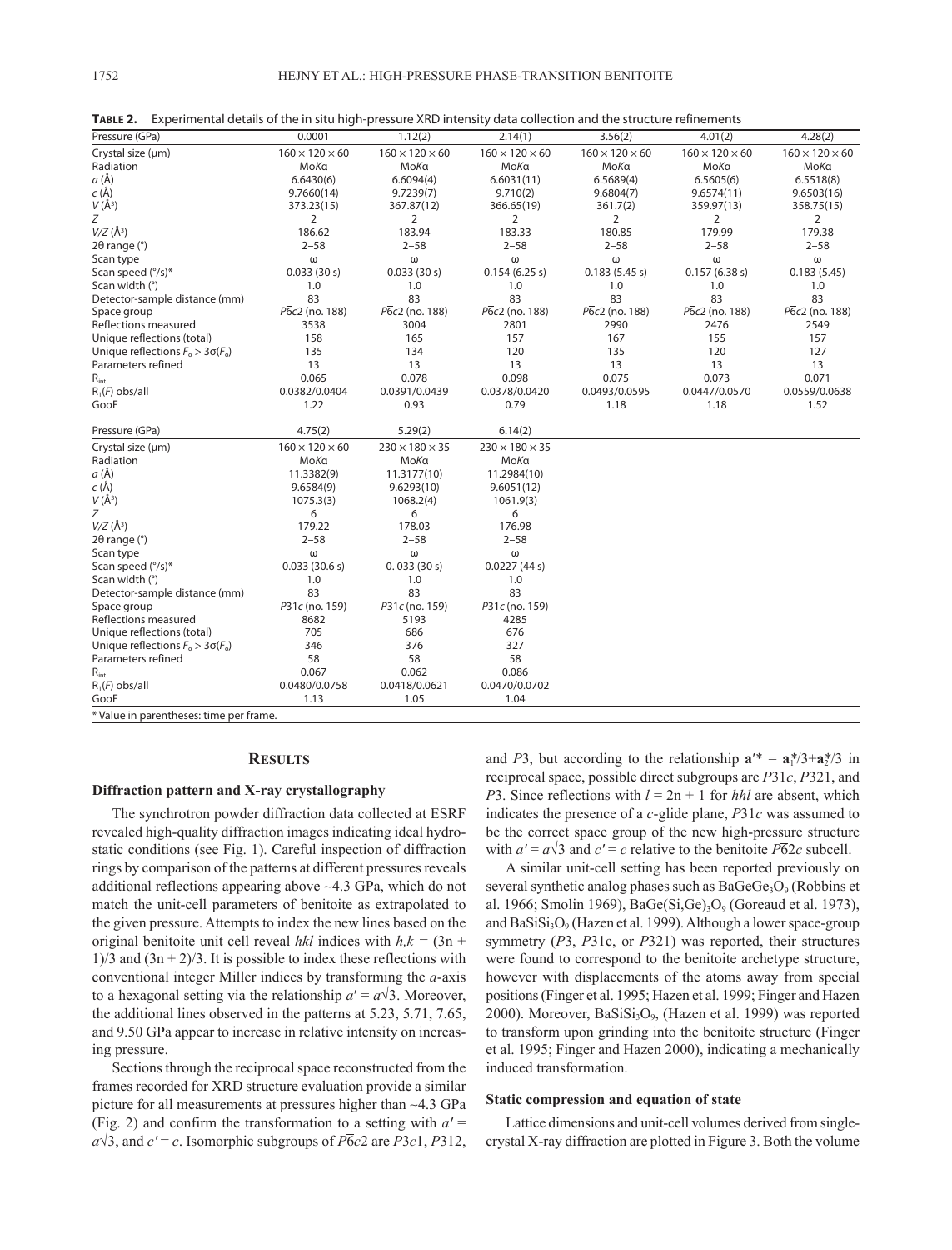| Site           | P(GPa) | x/a         | y/b              | Z/C         | $U_{\text{iso}}$ | Site             | P(GPa) | x/a        | y/b        | z/c        | $U_{\rm iso}$ |
|----------------|--------|-------------|------------------|-------------|------------------|------------------|--------|------------|------------|------------|---------------|
| Ba             | 0.0001 | 0.6667      | 0.3333           | $\mathbf 0$ | 0.0074(5)        | Ti               | 4.75   | 0.333(1)   | 0.999(2)   | 0.0181(7)  | 0.005(1)      |
|                | 1.12   | 0.6667      | 0.3333           | 0           | 0.0164(5)        |                  | 5.29   | 0.3332(3)  | 0.9993(3)  | 0.0265(5)  | 0.0040(9)     |
|                | 2.14   | 0.6667      | 0.3333           | $\pmb{0}$   | 0.0090(5)        |                  | 6.14   | 0.3326(3)  | 0.9989(3)  | 0.0321(6)  | 0.0068(11)    |
|                | 3.56   | 0.6667      | 0.3333           | $\pmb{0}$   | 0.0087(6)        | Si1              | 4.75   | 0.717(1)   | 0.881(2)   | 0.2631(1)  | 0.005(2)      |
|                | 4.01   | 0.6667      | 0.3333           | 0           | 0.0079(7)        |                  | 5.29   | 0.7168(5)  | 0.8803(5)  | 0.2673(7)  | 0.0052(11)    |
|                | 4.28   | 0.6667      | 0.3333           | $\pmb{0}$   | 0.0086(8)        |                  | 6.14   | 0.7166(6)  | 0.8800(6)  | 0.2702(8)  | 0.0075(13)    |
| Ti             | 0.0001 | 0.3333      | 0.6667           | 0           | 0.0032(15)       | Si <sub>2</sub>  | 4.75   | 0.170(1)   | 0.787(2)   | 0.770(1)   | 0.002(2)      |
|                | 1.12   | 0.3333      | 0.6667           | $\mathbf 0$ | 0.0114(14)       |                  | 5.29   | 0.1713(5)  | 0.7885(5)  | 0.7783(7)  | 0.0006(9)     |
|                | 2.14   | 0.3333      | 0.6667           | $\mathbf 0$ | 0.0040(15)       |                  | 6.14   | 0.1718(5)  | 0.7883(6)  | 0.7845(8)  | 0.0065(11)    |
|                | 3.56   | 0.3333      | 0.6667           | $\mathbf 0$ | 0.0024(17)       | Si3              | 4.75   | 0.497(1)   | 0.949(1)   | 0.271(1)   | 0.003(2)      |
|                | 4.01   | 0.3333      | 0.6667           | 0           | 0.002(2)         |                  | 5.29   | 0.4980(5)  | 0.9501(5)  | 0.2805(7)  | 0.0013(10)    |
|                | 4.28   | 0.3333      | 0.6667           | $\pmb{0}$   | 0.002(2)         |                  | 6.14   | 0.4969(6)  | 0.9508(6)  | 0.2862(9)  | 0.0084(12)    |
| Si             | 0.0001 | 0.0705(8)   | 0.7817(8)        | 0.25        | 0.0014(10)       | O11              | 4.75   | 0.044(2)   | 0.817(2)   | 0.774(2)   | 0.003(4)      |
|                | 1.12   | 0.0707(8)   | 0.7821(8)        | 0.25        | 0.0094(9)        |                  | 5.29   | 0.0428(12) | 0.8168(12) | 0.7847(14) | 0.003(4)      |
|                | 2.14   | 0.0698(8)   | 0.7814(8)        | 0.25        | 0.0022(10)       |                  | 6.14   | 0.0429(13) | 0.8151(13) | 0.7919(16) | 0.004(3)      |
|                | 3.56   | 0.0687(10)  | 0.7803(9)        | 0.25        | 0.0015(11)       | O12              | 4.75   | 0.625(4)   | 0.106(3)   | 0.266(2)   | 0.006(4)      |
|                | 4.01   | 0.0688(12)  | 0.7806(12)       | 0.25        | 0.0004(15)       |                  | 5.29   | 0.6213(13) | 0.1059(13) | 0.2736(15) | 0.011(3)      |
|                | 4.28   | 0.0687(13)  | 0.7813(13)       | 0.25        | 0.0018(16)       |                  | 6.14   | 0.6209(16) | 0.1054(15) | 0.2773(18) | 0.019(4)      |
| O <sub>1</sub> | 0.0001 | 0.809(2)    | 0.745(2)         | 0.25        | 0.0024(13)       | O13              | 4.75   | 0.563(3)   | 0.851(3)   | 0.260(2)   | 0.010(3)      |
|                | 1.12   | 0.810(2)    | 0.746(2)         | 0.25        | 0.010(3)         |                  | 5.29   | 0.5594(11) | 0.8473(12) | 0.2660(14) | 0.003(3)      |
|                | 2.14   | 0.809(2)    | 0.747(2)         | 0.25        | 0.002(3)         |                  | 6.14   | 0.5595(14) | 0.8484(15) | 0.2663(17) | 0.013(4)      |
|                | 3.56   | 0.808(3)    | 0.743(2)         | 0.25        | 0.002(3)         | O <sub>21</sub>  | 4.75   | 0.758(2)   | 0.835(2)   | 0.122(2)   | 0.007(4)      |
|                | 4.01   | 0.812(3)    | 0.745(3)         | 0.25        | 0.001(4)         |                  | 5.29   | 0.7601(12) | 0.8404(12) | 0.1253(13) | 0.007(3)      |
|                | 4.28   | 0.811(3)    | 0.745(3)         | 0.25        | 0.001(4)         |                  | 6.14   | 0.7628(15) | 0.8439(15) | 0.1293(18) | 0.017(3)      |
| O <sub>2</sub> | 0.0001 | 0.0862(14)  | 0.6578(16)       | 0.3877(8)   | 0.0039(17)       | O <sub>22</sub>  | 4.75   | 0.415(2)   | 0.160(2)   | 0.133(2)   | 0.005(4)      |
|                | 1.12   | 0.0861(14)  | 0.6555(15)       | 0.3878(8)   | 0.0118(16)       |                  | 5.29   | 0.4097(12) | 0.1584(11) | 0.1370(14) | 0.004(3)      |
|                | 2.14   | 0.0867(14)  | 0.6568(16)       | 0.3881(8)   | 0.0047(16)       |                  | 6.14   | 0.4084(13) | 0.1562(13) | 0.1436(16) | 0.006(3)      |
|                | 3.56   | 0.0851(16)  | 0.6533(18)       | 0.3874(8)   | 0.0031(19)       | O <sub>2</sub> 3 | 4.75   | 0.402(2)   | 0.911(2)   | 0.137(2)   | 0.003(4)      |
|                | 4.01   | 0.087(2)    | 0.653(2)         | 0.3877(13)  | 0.002(2)         |                  | 5.29   | 0.3969(11) | 0.9099(11) | 0.1456(13) | 0.003(5)      |
|                | 4.28   | 0.086(2)    | 0.653(2)         | 0.3882(14)  | 0.001(3)         |                  | 6.14   | 0.3931(13) | 0.9088(13) | 0.1585(15) | 0.009(3)      |
| Ba1            | 4.75   | $\mathbf 0$ | $\boldsymbol{0}$ | 0           | 0.010(2)         | O21m             | 4.75   | 0.821(2)   | 0.749(2)   | 0.897(2)   | 0.005(4)      |
|                | 5.29   | $\mathsf 0$ | $\pmb{0}$        | $\pmb{0}$   | 0.0043(6)        |                  | 5.29   | 0.8198(12) | 0.7478(12) | 0.9018(13) | 0.004(3)      |
|                | 6.14   | $\Omega$    | $\Omega$         | $\Omega$    | 0.0081(7)        |                  | 6.14   | 0.8165(14) | 0.7464(14) | 0.9035(16) | 0.009(3)      |
| Ba2            | 4.75   | 0.66667     | 0.33333          | 0.026(1)    | 0.009(3)         | O22m             | 4.75   | 0.262(2)   | 0.836(2)   | 0.907(2)   | 0.008(4)      |
|                | 5.29   | 0.6667      | 0.3333           | 0.0370(3)   | 0.0094(6)        |                  | 5.29   | 0.2592(13) | 0.8346(13) | 0.9175(14) | 0.011(3)      |
|                | 6.14   | 0.6667      | 0.3333           | 0.0460(4)   | 0.0147(7)        |                  | 6.14   | 0.2662(14) | 0.8369(15) | 0.9189(17) | 0.012(3)      |
| Ba3            | 4.75   | 0.33333     | 0.66667          | 0.027(1)    | 0.00981          | O23m             | 4.75   | 0.500(2)   | 0.086(2)   | 0.913(2)   | 0.004(4)      |
|                | 5.29   | 0.3333      | 0.6667           | 0.0375(3)   | 0.0092(6)        |                  | 5.29   | 0.5037(11) | 0.0875(11) | 0.9240(12) | 0.002(5)      |
|                | 6.14   | 0.3333      | 0.6667           | 0.0463(4)   | 0.0141(7)        |                  | 6.14   | 0.5044(14) | 0.0890(14) | 0.9331(16) | 0.008(3)      |

**TABLE 3.** Refined atomic positions and isotropic displacement parameters (Å<sup>2</sup>) for benitoite BaTiSi<sub>3</sub>O<sub>9</sub> and its high-pressure polymorph

data and the individual crystallographic axis do not indicate any discontinuity, which would have been a fingerprint of a classical first-order phase transition. Careful inspection reveals that, at the critical pressure, between approximately 4 and 4.5 GPa, the evolution of the **c**-axis, and consequently the volume data, do not follow the conventional compression behavior. The **c**-axis starts getting softer while crossing the critical transition point. The apparent compressibility of the **c**-axis is clearly higher for the high-pressure polymorph, while the compression of the **a**-axis appears not to get changed in a significant manner. This is also confirmed by the evolution of the *c*/*a* ratio with pressure (Fig. 4), which reveals increasing values up to a maximum between ∼4 and 4.5 GPa, and a decrease of *c*/*a* beyond the transition point.

The evaluation of the compressibilites by fitting the conventional EoS parameters according to a Birch-Murnaghan (BM) formalisms to the experimental data (cf. Angel 2000) requires little effort for the analysis. The *F-f* plot (Fig. 5a) reveals straight lines with almost no slope, suggesting that the value of the pressure derivative  $K_0'$  (= $dK/dP$ ) of the bulk modulus  $K_0$  must be close to 4. Any attempt to fit the two sets of truncated data to a conventional third-order BM EoS yielded insignificant values with large uncertainties for  $K_0'$  and the corresponding correlation with  $K_0$  and  $V_0$ . Accordingly, all fits were carried out with truncations of the BM equation at second order, i.e., fixing  $K_0'$  to a value of 4 as implied by the results from finite strain analysis.

Moreover, various attempts were made with omitting individual data points in the proximity of the critical transition. Finally, the fits were performed with the data points  $P \le 4.145$  GPa for the low-pressure polymorph (LPP), and with *P* ≥ 4.623 GPa for the high-*P* polymorph (HPP). The resulting values (Table 7) confirm the findings that the HPP has a higher compressibility than the LPP. This is confirmed not only by the volume, but also for the compression along the crystallographic **a** and **c** axis directions.

Comparing these two main directions, the softening of the **c**-axis is pronounced by a reduction from  $K_c(LPP) = 143.4 \text{ GPa}$ to  $K_c(HPP) = 77.2$  GPa, while the effect on the **a**-axis direction is much less distinct  $[K_a(LPP) = 108.1 \text{ GPa}, K_a(HPP) = 95.4 \text{ GPa}].$ Calculating the spontaneous strain (Fig. 5b), which arises from the differences relative to the extrapolated values of the volume and individual axes, the pronounced difference between the two axes is obvious. Moreover, the evolution of the strain follows a linear fashion, which suggests the transition to be second order in character, as  $e_{ij}$  scales linearly with  $(P_c - P)$  according to the relations between the strain component, order parameter and pressure, i.e.,  $e_{ij} \propto Q^2$  and  $Q \propto (P_c - P)^{1/2}$ . Fitting straight lines to the  $e_{33}$  and  $e_v$  strain components, the intercepts at  $e = 0$  suggest a transition pressure to lie between 4.15(46) and 4.20(33) GPa, which is in perfect agreement with the value of 4.243(22) GPa as derived from the mathematical intersect between the fitted *P-V*, *P*-*a*, and *P*-*c* equations of the HPP and the LPP forms.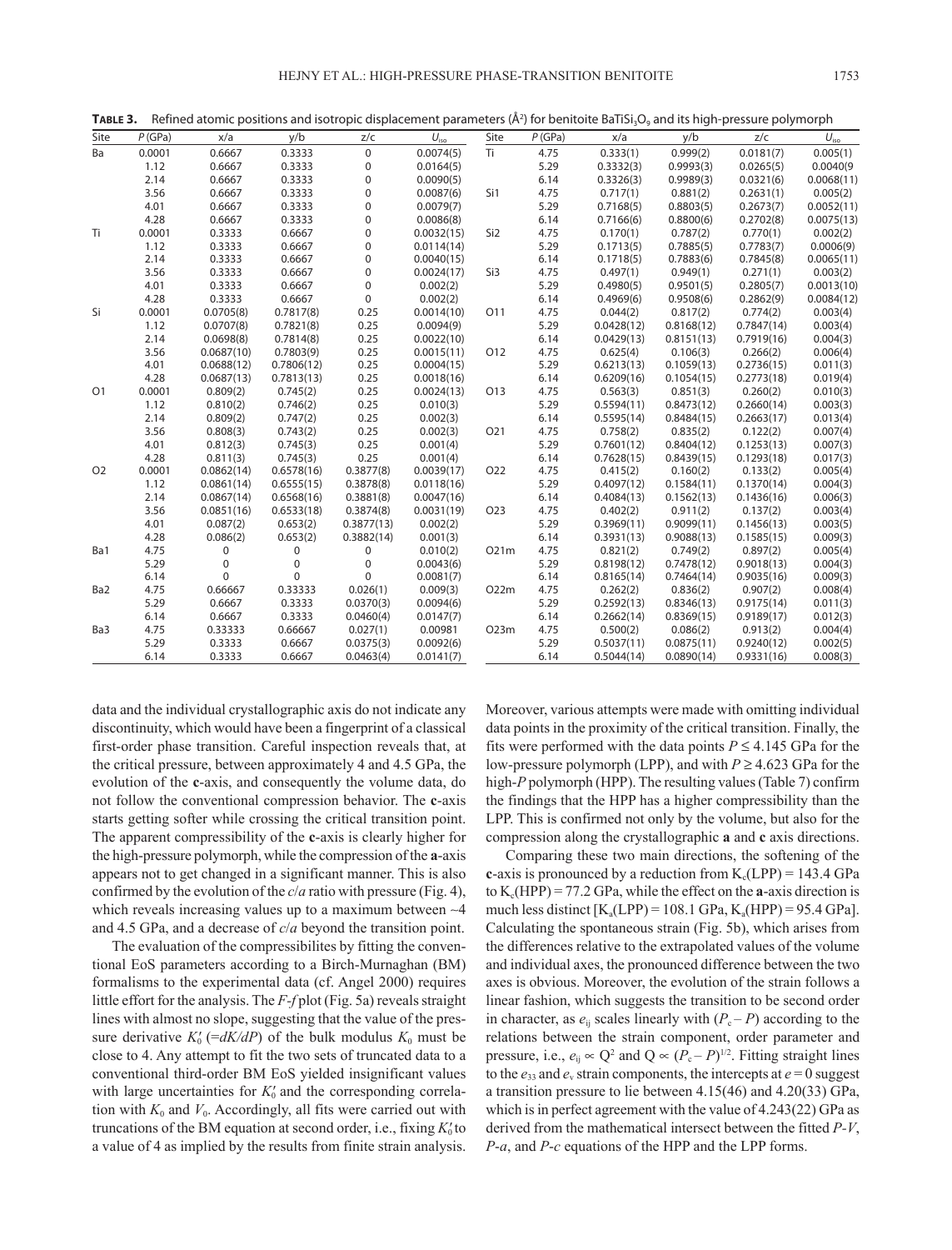**TABLE 4.** Bond distances (Å) and selected angles (°) for benitoite BaTiSi<sub>3</sub>O<sub>9</sub> and its high-pressure polymorph

|                            | Fischer et al. (1969)                                                          | $10^{-4}$ GPa | 1.12 GPa  | 2.14 GPa         |                                                                                                       | 3.56 GPa                                                    | 4.01 GPa  |           | 4.28 GPa  |
|----------------------------|--------------------------------------------------------------------------------|---------------|-----------|------------------|-------------------------------------------------------------------------------------------------------|-------------------------------------------------------------|-----------|-----------|-----------|
| Ba-O2 (6×)                 | 2.767(2)                                                                       | 2.758(7)      | 2.740(7)  | 2.740(7)         |                                                                                                       | 2.717(11)                                                   | 2.710(11) |           | 2.710(15) |
| Ba-O1 (6×)                 | 3.434                                                                          | 3.429(9)      | 3.414(9)  | 3.417(9)         |                                                                                                       | 3.385(9)                                                    | 3.385(11) |           | 3.380(12) |
| Ti-O2 $(6x)$               | 1.942(2)                                                                       | 1.950(1)      | 1.935(8)  | 1.931(13)        |                                                                                                       | 1.927(11)                                                   | 1.913(14) |           | 1.913(15) |
| Si-O1                      | 1.630(3)                                                                       | 1.632(16)     | 1.614(16) | 1.622(16)        |                                                                                                       | 1.603(19)                                                   | 1.583(22) |           | 1.583(23) |
| $Si-O1$                    | 1.648(3)                                                                       | 1.646(15)     | 1.640(16) | 1.628(15)        |                                                                                                       | 1.649(18)                                                   | 1.644(17) |           |           |
|                            |                                                                                |               |           |                  |                                                                                                       |                                                             |           |           | 1.641(17) |
| $Si-O2$                    | 1.605(2)                                                                       | 1.608(10)     | 1.610(10) | 1.606(10)        |                                                                                                       | 1.602(11)                                                   | 1.606(15) |           | 1.608(15) |
| <si-o></si-o>              | 1.622                                                                          | 1.624         | 1.619     | 1.616            |                                                                                                       | 1.614                                                       | 1.610     |           | 1.610     |
| O1-Si-O1                   | 107.1(1)                                                                       | 107.5(9)      | 107.1(9)  | 107.0(8)         |                                                                                                       | 108.2(10)                                                   | 107.2(12) |           | 107.7(14) |
| Si-O1-Si                   | 132.9(1)                                                                       | 132.5(7)      | 132.9(7)  | 133.0(7)         |                                                                                                       | 131.8(8)                                                    | 132.8(10) |           | 132.3(11) |
|                            | 4.75 GPa                                                                       | 5.29 GPa      | 6.14 GPa  |                  |                                                                                                       |                                                             |           |           |           |
|                            |                                                                                |               |           |                  |                                                                                                       |                                                             |           |           |           |
| Ba1-O21<br>(3x)            | 2.685(13)                                                                      | 2.681(19)     | 2.669(16) |                  |                                                                                                       |                                                             |           |           |           |
| Ba1-O21m (3x)              | 2.728(11)                                                                      | 2.716(10)     | 2.725(15) |                  |                                                                                                       |                                                             |           |           |           |
| Ba1-011<br>$(3\times)$     | 3.205(17)                                                                      | 3.136(15)     | 3.099(17) | TABLE 5.         |                                                                                                       | Calculated reference structure for low-pressure (hig        |           |           |           |
| Ba1-O11<br>(3x)            | 3.543(16)                                                                      | 3.613(15)     | 3.667(17) |                  |                                                                                                       | symmetry) benitoite in space group P31c ( $a = b = 11.44$ ) |           |           |           |
| $<$ Ba1-O $>$ *            | 2.873                                                                          | 2.844         | 2.831     |                  | Å, c = 9.7239 Å)                                                                                      |                                                             |           |           |           |
| Ba2-O22<br>(3x)            | 2.711(13)                                                                      | 2.747(11)     | 2.748(15) |                  |                                                                                                       |                                                             |           |           |           |
| Ba2-O23m (3x)              | 2.690(12)                                                                      | 2.682(11)     | 2.666(16) | Atom             | Wyckoff site                                                                                          | $\pmb{\times}$                                              |           | y         | Z         |
| Ba2-O12<br>(3x)            | 3.337(15)                                                                      | 3.280(15)     | 3.240(18) | Ba1              | 2a                                                                                                    | 0.000000                                                    |           | 0.000000  | 0.50000   |
| Ba2-O13<br>(3x)            | 3.496(17)                                                                      | 3.508(12)     | 3.559(15) | Ba2              | 2 <sub>b</sub>                                                                                        | 0.666667                                                    |           | 0.333333  | 0.50000   |
| $<$ Ba1-O $>$ *            | 2.913                                                                          | 2.903         | 2.885     | Ba3              | 2 <sub>b</sub>                                                                                        | 0.333334                                                    |           | 0.666667  | 0.50000   |
| Ba3-O23<br>(3x)            | 2.676(15)                                                                      | 2.683(11)     | 2.693(18) | Ti1              | бс                                                                                                    | 0.666667                                                    |           | 0.666667  | 0.50000   |
|                            |                                                                                |               |           | Si1              | 6c                                                                                                    | 0.715733                                                    |           | 0.880234  | 0.25000   |
| Ba3-O22m (3x)              | 2.700(18)                                                                      | 2.693(16)     | 2.695(16) | Si <sub>2</sub>  | 6c                                                                                                    | 0.786433                                                    |           | 0.168834  | 0.25000   |
| Ba3-O13<br>$(3\times)$     | 3.260(14)                                                                      | 3.214(11)     | 3.158(17) | Si3              | 6c                                                                                                    | 0.497833                                                    |           | 0.950934  | 0.25000   |
| Ba3-O12<br>(3x)            | 3.479(15)                                                                      | 3.468(15)     | 3.494(18) |                  |                                                                                                       |                                                             |           |           |           |
| $<$ Ba1-O $>$ *            | 2.879                                                                          | 2.863         | 2.849     | 011              | 6c                                                                                                    | 0.227333                                                    |           | 0.185334  | 0.25000   |
| Ti-021                     | 1.931(16)                                                                      | 1.951(13)     | 1.951(13) | 012              | бc                                                                                                    | 0.481333                                                    |           | 0.375334  | 0.25000   |
| Ti-022                     | 1.934(14)                                                                      | 1.888(12)     | 1.888(12) | 013              | 6c                                                                                                    | 0.291333                                                    |           | 0.439334  | 0.25000   |
| Ti-023                     | 1.952(18)                                                                      | 1.894(15)     | 1.894(15) | O <sub>2</sub> 1 | 6с                                                                                                    | 0.752800                                                    |           | 0.827767  | 0.11220   |
| Ti-021m                    | 1.880(19)                                                                      | 1.927(18)     | 1.927(18) | 022              | бc                                                                                                    | 0.838900                                                    |           | 0.258367  | 0.11220   |
| Ti-022m                    | 1.941(16)                                                                      | 1.928(14)     | 1.928(14) | 023              | 6c                                                                                                    | 0.408300                                                    |           | 0.913867  | 0.11220   |
| Ti-023m                    | 1.928(14)                                                                      | 1.941(12)     | 1.941(12) | 021m             | 6с                                                                                                    | 0.752800                                                    |           | 0.827767  | 0.38780   |
| $<$ Ti-O>                  | 1.928                                                                          | 1.921         | 1.922     | 022m             | 6c                                                                                                    | 0.838900                                                    |           | 0.258367  | 0.38780   |
| Si1-011                    | 1.598(14)                                                                      | 1.619(12)     | 1.615(12) | O23m             | бc                                                                                                    | 0.408300                                                    |           | 0.913867  | 0.38780   |
| Si1-013                    | 1.671(19)                                                                      | 1.630(15)     | 1.627(15) |                  |                                                                                                       |                                                             |           |           |           |
| Si1-O21                    | 1.612(18)                                                                      | 1.594(15)     | 1.593(16) |                  |                                                                                                       |                                                             |           |           |           |
| Si1-021m                   |                                                                                | 1.581(15)     |           |                  |                                                                                                       |                                                             |           |           |           |
|                            | 1.619(17)                                                                      |               | 1.584(15) | TABLE 6.         |                                                                                                       | Displacement field for the high-pressure phase after th     |           |           |           |
| $<$ Si1-O>                 | 1.625                                                                          | 1.606         | 1.605     |                  | origin shift                                                                                          |                                                             |           |           |           |
| O11-Si1-O13                | 107.6(10)                                                                      | 108.9(8)      | 109.0(8)  |                  |                                                                                                       |                                                             |           |           |           |
| Si1-O11-Si1                | 131.2(11)                                                                      | 132.0(9)      | 131.9(9)  | Atom site        | Wyckoff                                                                                               | $u_{x}$                                                     | $u_{y}$   | $U_z$     | u         |
| Si2-O11                    | 1.64(2)                                                                        | 1.651(17)     | 1.640(17) | Ba1              | 2b                                                                                                    | 0.0000                                                      | 0.0000    | $-0.0171$ | 0.166     |
| Si2-O12                    | 1.628(15)                                                                      | 1.649(13)     | 1.653(13) | Ba2              | 2a                                                                                                    | 0.0000                                                      | 0.0000    | 0.0091    | 0.088     |
| Si2-O22                    | 1.583(16)                                                                      | 1.580(15)     | 1.577(15) | Ba3              | 2b                                                                                                    | $-0.0000$                                                   | 0.0000    | 0.0090    | 0.087     |
| Si2-O22m                   | 1.595(17)                                                                      | 1.596(14)     | 1.593(15) | Ti1              | бс                                                                                                    | 0.0006                                                      | 0.0004    | $-0.0004$ | 0.007     |
| $<$ Si2-O $>$              | 1.612                                                                          | 1.619         | 1.616     | Si1              | бс                                                                                                    | 0.0024                                                      | 0.0016    | $-0.0052$ | 0.055     |
| O11-Si2-O12                | 107.2(8)                                                                       | 106.9(7)      | 107.0(7)  | Si <sub>2</sub>  | бс                                                                                                    | $-0.0004$                                                   | 0.0001    | 0.0021    | 0.021     |
| Si3-O12-Si2                | 134.0(13)                                                                      | 131.3(11)     | 131.3(11) | Si3              | бс                                                                                                    | $-0.0012$                                                   | $-0.0000$ | 0.0032    | 0.034     |
| Si3-012                    | 1.588(12)                                                                      | 1.603(11)     | 1.613(11) | 011              | бс                                                                                                    | $-0.0019$                                                   | $-0.0025$ | 0.0073    | 0.075     |
| Si3-013                    | 1.59(2)                                                                        | 1.631(18)     | 1.632(17) |                  |                                                                                                       |                                                             |           |           |           |
| Si3-O23                    | 1.594(15)                                                                      | 1.642(14)     | 1.638(14) | 012              | бс                                                                                                    | $-0.0000$                                                   | 0.0036    | $-0.0013$ | 0.042     |
| Si3-O23m                   |                                                                                |               |           | O13              | бс                                                                                                    | 0.0030                                                      | 0.0024    | $-0.0081$ | 0.084     |
|                            | 1.609(17)                                                                      | 1.601(15)     | 1.599(15) | 021              | бс                                                                                                    | 0.0076                                                      | 0.0060    | $-0.0068$ | 0.103     |
| $<$ Si3-O $>$              | 1.595                                                                          | 1.619         | 1.621     | O22              | бс                                                                                                    | $-0.0008$                                                   | $-0.0043$ | 0.0012    | 0.046     |
| O12-Si3-O13                | 106.9(9)                                                                       | 110.0(7)      | 109.4(8)  | 023              | бс                                                                                                    | $-0.0058$                                                   | $-0.0043$ | 0.0066    | 0.087     |
| Si1-O13-Si3                | 132.3(9)                                                                       | 130.0(7)      | 129.8(7)  | O21m             | бс                                                                                                    | $-0.0030$                                                   | $-0.0100$ | $-0.0078$ | 0.126     |
| γ† to 021-021m             | 3.1(5)                                                                         | 3.9(4)        | 5.0(5)    | 022m             | бс                                                                                                    | $-0.0028$                                                   | 0.0031    | 0.0000    | 0.058     |
| γ <sup>†</sup> to 022-022m | 3.8(5)                                                                         | 5.7(5)        | 7.8(6)    | O23m             | 6с                                                                                                    | 0.0047                                                      | $-0.0016$ | 0.0087    | 0.106     |
| γ <sup>†</sup> to 023-023m | 1.8(6)                                                                         | 3.0(4)        | 3.6(6)    |                  | <i>Notes:</i> $u_x$ , $u_y$ , and $u_z$ are given in relative units. $ u $ is the absolute displaceme |                                                             |           |           |           |
| Γt                         | 1.7(2)                                                                         | 2.6(2)        | 3.3(2)    | in angstroms.    |                                                                                                       |                                                             |           |           |           |
|                            | * <ba-o> calculated from 9 Ba-O distances up to a maximum Ba-O distance</ba-o> |               |           |                  |                                                                                                       |                                                             |           |           |           |

\* <Ba-O> calculated from 9 Ba-O distances up to a maximum Ba-O distance of 3.34 Å.

† For definition of tilt angle γ and Γ see text and Figure 10.

### **Structures of the polymorphs and their high-pressure behavior**

The original benitoite structure was solved by Zachariasen (1930) and later confirmed by Fischer (1969). The crystal structure (Fig. 6) can be described by a layered corner-linked framework, which is composed by alternating three-membered  $(Si<sub>3</sub>O<sub>9</sub>)$  rings and isolated TiO<sub>6</sub> octahedra. Barium atoms occupy a central position in large structural channels within this framework. Within the rings each  $SiO<sub>4</sub>$  tetrahedron shares two of its

| Ti-O2 $(6x)$  | .942(2)  | 1.950(1) | .935(8)   | 1.931(13) | 1.927(11) | 1.913(14) | !.913(15) |
|---------------|----------|----------|-----------|-----------|-----------|-----------|-----------|
| $Si-O1$       | 1.630(3) | .632(16) | .614(16)  | 1.622(16) | 1.603(19) | 1.583(22) | 1.583(23) |
| $Si-O1$       | 1.648(3) | .646(15) | .640(16)  | 1.628(15) | 1.649(18) | 1.644(17) | 1.641(17) |
| $Si-O2$       | 1.605(2) | .608(10) | .610(10)  | I.606(10) | 1.602(11) | 1.606(15) | 1.608(15) |
| <si-o></si-o> | 1.622    | 1.624    | 1.619     | 1.616     | 1.614     | 1.610     | 1.610     |
| O1-Si-O1      | 107.1(1) | 107.5(9) | 107.1(9)  | 107.0(8)  | 108.2(10) | 107.2(12) | 107.7(14) |
| Si-O1-Si      | 132.9(1) | 132.5(7) | 132.9 (7) | 133.0(7)  | 131.8(8)  | 132.8(10) | 132.3(11) |
|               |          |          |           |           |           |           |           |
|               |          |          |           |           |           |           |           |

**Table 5.** Calculated reference structure for low-pressure (highsymmetry) benitoite in space group *P*31*c* (*a* = *b* = 11.4478

|                 | $A, c = 9.7239 \text{ Å}$ |          |          |          |
|-----------------|---------------------------|----------|----------|----------|
| Atom            | Wyckoff site              | x        | У        | Z        |
| Ba1             | 2a                        | 0.000000 | 0.000000 | 0.500000 |
| Ba2             | 2b                        | 0.666667 | 0.333333 | 0.500000 |
| Ba3             | 2b                        | 0.333334 | 0.666667 | 0.500000 |
| Ti1             | 6с                        | 0.666667 | 0.666667 | 0.500000 |
| Si1             | бc                        | 0.715733 | 0.880234 | 0.250000 |
| Si <sub>2</sub> | 6с                        | 0.786433 | 0.168834 | 0.250000 |
| Si3             | 6с                        | 0.497833 | 0.950934 | 0.250000 |
| O <sub>11</sub> | бc                        | 0.227333 | 0.185334 | 0.250000 |
| O <sub>12</sub> | 6с                        | 0.481333 | 0.375334 | 0.250000 |
| O <sub>13</sub> | 6с                        | 0.291333 | 0.439334 | 0.250000 |
| O <sub>21</sub> | бc                        | 0.752800 | 0.827767 | 0.112200 |
| O <sub>22</sub> | 6c                        | 0.838900 | 0.258367 | 0.112200 |
| O <sub>23</sub> | 6с                        | 0.408300 | 0.913867 | 0.112200 |
| O21m            | 6с                        | 0.752800 | 0.827767 | 0.387800 |
| O22m            | 6c                        | 0.838900 | 0.258367 | 0.387800 |
| O23m            | 6с                        | 0.408300 | 0.913867 | 0.387800 |
|                 |                           |          |          |          |

**Table 6.** Displacement field for the high-pressure phase after the origin shift

| Atom site        | <b>,,,,,,,,,,,,,,,</b><br>Wyckoff | u,        | $U_v$     | $U_z$                                                                                                 | u      |
|------------------|-----------------------------------|-----------|-----------|-------------------------------------------------------------------------------------------------------|--------|
| Ba1              | 2b                                | 0.0000    | 0.0000    | $-0.0171$                                                                                             | 0.1662 |
| Ba2              | 2a                                | 0.0000    | 0.0000    | 0.0091                                                                                                | 0.0886 |
| Ba3              | 2b                                | $-0.0000$ | 0.0000    | 0.0090                                                                                                | 0.0876 |
| Ti1              | 6с                                | 0.0006    | 0.0004    | $-0.0004$                                                                                             | 0.0074 |
| Si1              | 6с                                | 0.0024    | 0.0016    | $-0.0052$                                                                                             | 0.0558 |
| Si <sub>2</sub>  | бc                                | $-0.0004$ | 0.0001    | 0.0021                                                                                                | 0.0212 |
| Si3              | 6с                                | $-0.0012$ | $-0.0000$ | 0.0032                                                                                                | 0.0342 |
| O11              | 6с                                | $-0.0019$ | $-0.0025$ | 0.0073                                                                                                | 0.0758 |
| O <sub>12</sub>  | 6с                                | $-0.0000$ | 0.0036    | $-0.0013$                                                                                             | 0.0429 |
| O <sub>13</sub>  | 6с                                | 0.0030    | 0.0024    | $-0.0081$                                                                                             | 0.0846 |
| O <sub>21</sub>  | 6с                                | 0.0076    | 0.0060    | $-0.0068$                                                                                             | 0.1034 |
| O <sub>22</sub>  | бc                                | $-0.0008$ | $-0.0043$ | 0.0012                                                                                                | 0.0465 |
| O <sub>2</sub> 3 | 6с                                | $-0.0058$ | $-0.0043$ | 0.0066                                                                                                | 0.0877 |
| O21m             | 6с                                | $-0.0030$ | $-0.0100$ | $-0.0078$                                                                                             | 0.1265 |
| O22m             | 6с                                | $-0.0028$ | 0.0031    | 0.0000                                                                                                | 0.0589 |
| O23m             | 6с                                | 0.0047    | $-0.0016$ | 0.0087                                                                                                | 0.1066 |
| in angstroms.    |                                   |           |           | <i>Notes:</i> $u_x$ , $u_y$ , and $u_z$ are given in relative units.  u  is the absolute displacement |        |

oxygen atoms, the bridging atoms O1, with adjacent tetrahedra. The ring symmetry is  $\bar{6}$  with Si and O1 being located on the mirror plane, and the  $Si<sub>3</sub>O<sub>9</sub>$  rings are arranged in layers perpendicular to the **c** axis. Stacked along the **c**-axis direction, the rings are rotated within the (0001) plane by ∼33° against each other. Both the barium and titanium atoms occupy special positions on the triads parallel to the **c**-axis and occupy sites of the point symmetry (3.2). The Ti atoms (Wyckoff site 2*c*) are octahedrally coordinated to the oxygen atoms, being corner-linked with the  $Si<sub>3</sub>O<sub>9</sub>$  rings by sharing one of their non-bridging oxygen atoms. The Ba atoms (Wyckoff site 2*e*) show an unusual [6+6]-fold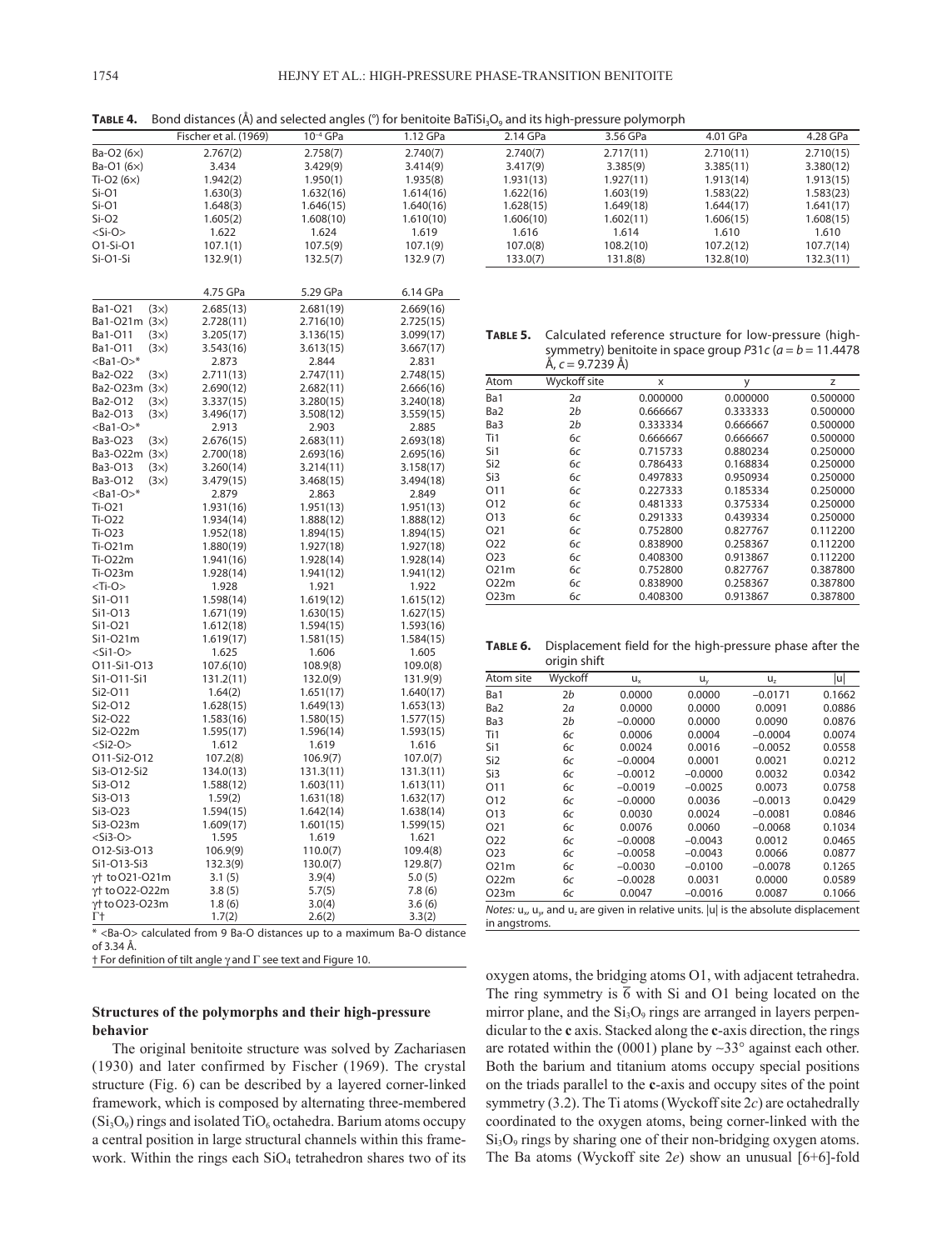

**Figure 1.** Detail sections of the X-ray diffraction pattern recorded at 2.93, 5.23, 7.56, and 9.50 GPa. Additional Debye rings (white arrows) corresponding to the supercell arise at pressures above 4.3 GPa and gain intensity with increasing pressure. Line indexing changes from the subcell with *a* and *c* to the supercell with with  $a' = a\sqrt{3}$  and  $c' = c$ .



**Figure 2.** Two-dimensional sections through the reconstructed accessible reciprocal space in (**a**) *hk*4 and (**b**) *hhl* plane direction. The images above 4.3 GPa reveal the superstructure reflections (white arrows) corresponding to the supercell with  $a' = a\sqrt{3}$  and  $c' = c$ . Reconstructions were performed from individual frames using CrysAlis software (Agilent Technologies 2001; CrysAlisPro Software system 1.171.35.11.).

coordination with Ba-O distances of 2.77 and 3.43 Å, which exhibits a highly symmetric 12-fold coordinated polyhedron with exceptionally high bond-length distortion. Considering only the 6 short bonds to belong to the coordination sphere, as suggested by Zachariasen (1930) and Fischer (1969) and that also follows Pauling's principles, the coordination resembles a highly distorted octahedron.

Examining the structure above the transition, the symmetry breaking from  $\overline{P6c2}$  to  $P31c$  leads to a splitting of the single Ba site into three sites (Ba1, Ba2, Ba3), each of them lying onto a triad (point symmetry 3) occupying the Wyckoff positions 2*a* (0,0,*z*) and 2*b* (1/3, 2/3, *z*; 2/3, 1/3, *z*). The Ti site remains a unique one, but changes from a special position (point symmetry 32) to that of the general position (Wyckoff site 6*c*, point symmetry 1) with  $x \approx 1/3$  and  $y \approx 0$ . All three Si atoms (Si1, Si2, Si3) and oxygen atoms (O11, O12, O13, O21, O22, O23, O21m, O22m, O23m) are also located on general positions. The *z* coordinates of the atoms generated from the Si and O1 atoms are close to 0.25 and 0.75, which corresponds to position of the former  $m$  plane  $|| (001)$ , and deviate increasingly from these values with increasing pressure (Fig. 7). The stronger deviation of Si2 and Si3 in comparison to Si1 can be explained by their connection via the terminal oxygen atoms O22 and O22m to Ba2 and via O23 and O23m to Ba3, respectively. Ba2 and Ba3 display a similar increasing deviation from their position of  $z = 0$ in the LPP, whereas the position of Ba1 has been fixed to  $z = 0$ .

The most dramatic changes related to the structural transformation at 4.3 GPa is the change in the coordination of the Ba atoms, which changes from sixfold to ninefold (Fig. 8). As being no more constrained by symmetry three of the nonbonding Ba-O1 distances of the LPP phase are getting significantly shortened from ∼3.4 Å in the LPP to distances between 3.10 and 3.24 Å at 6.14 GPa, while the remaining three Ba-O1 distances increase to Ba-O1*i* ( $i = 1,2,3$ ) values of 3.50 to 3.67 Å (Figs. 8 and 9). Simultaneously a small shift of the Ba atoms along the *z* direction toward the subset of O2*i* ( $i = 1,2,3$ ) atoms leads to shortening of these three Ba*i*-O2*i* distances, while the remaining Ba*i*-O2*i*m distances increase. The diversification of these short Ba-O bonds is also supported by shifts of the oxygen atoms, which lead to internal distortion of the  $Si<sub>3</sub>O<sub>9</sub>$  rings, as the O2 atoms are shared between Ba and Si atoms.

Contrary to the obvious changes on the barium stereochem-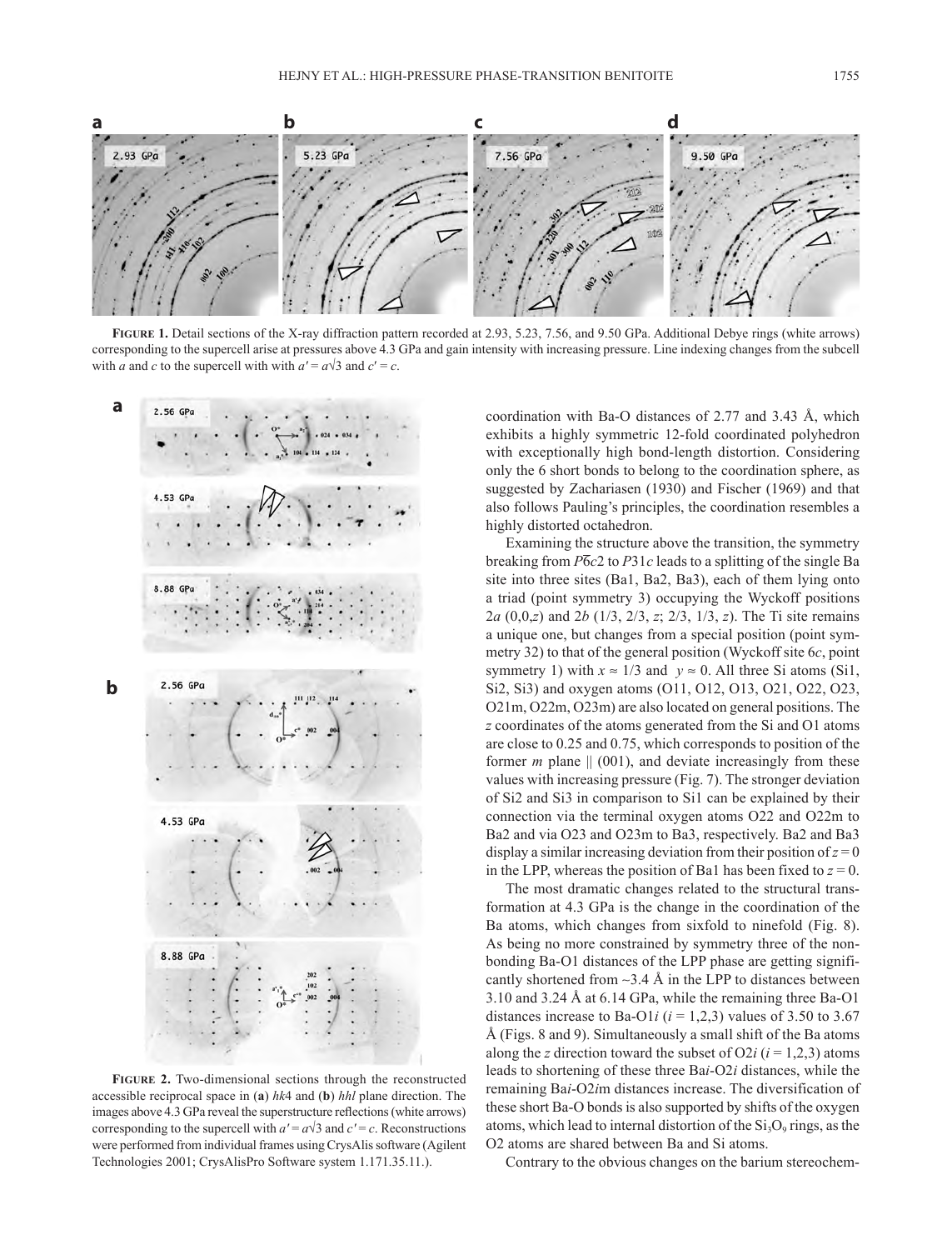

**FIGURE** 3. Evolution of the unit-cell dimensions *a*, *c*, *V*, and the calculated relative parameters  $a/a_0$  and  $c/c_0$  as a function of pressure. Individual data points correspond to the values obtained by single-crystal diffraction and listed in Table 1. The plotted values related to the *a*-axis of the highpressure form are given as *a*/√3 corresponding to low-pressure subcell parameter. Errors for the measured parameter and pressure are smaller than the given symbol size. The lines correspond to the fits represented in Table 7. The vertical line indicates the critical transition pressure at 4.23 GPa.



**Figure 4.** Calculated *c/a* ratio as a function of pressure. The values above the critical transition point  $P_c$  were calculated accounting for the relationship  $a'_{HPP} = a_{LPP} \sqrt{3}$  as  $c\sqrt{3}/a$  corresponding to a  $c/a$  ratio equivalent to the low-pressure subcell. The lines plotted in the graph represent the arithmetical *c/a* ratio as derived from the second-order Birch-Murnaghan equations for the *a* and *c* axes corresponding to the fit parameters given in Table 7.

istry, both the Ti and Si atoms show almost no difference apart from symmetry aspects. The octahedral coordination of the Ti atoms is very regular with only small variations for individual Ti-O bond distances (ranging between 1.88 and 1.96 Å). Considering the mean distances and the non-existing trends of variations with pressure, the variations of Si-O distances with pressure are in a similar fashion also not of considerable significance. Nevertheless, the relative positional displacements of the oxygen atoms reveal some distinct internal polyhedral distortion and tilting of tetrahedra within the  $(Si1Si2Si3)O<sub>9</sub>$ ring unit. In the HPP structure the three-membered ring of tetrahedra is not on the threefold axis anymore and also loses its mirror-plane symmetry, so that Si and O1x atoms connecting the silicon tetrahedra within the ring are not constrained on the ring plane anymore. One of the most noticeable characteristics is the inclination of the  $O2i-O2$ *im* edge of the  $SiO<sub>4</sub>$  tetrahedra (Fig. 10). Due to the mirror-plane symmetry in  $\overline{P6c2}$ , the corresponding O2-O2′ is exactly parallel to the **c**-axis direction, while in *P*31*c* the corresponding tetrahedron edge tilts relative to the ring plane. Kahlenberg et al. (2007) have defined the angle  $\gamma$  as the angle between the terminal oxygen atoms of each tetrahedron (O2-O2 in the LPP and O2*i*-O2*i*m in the HPP) and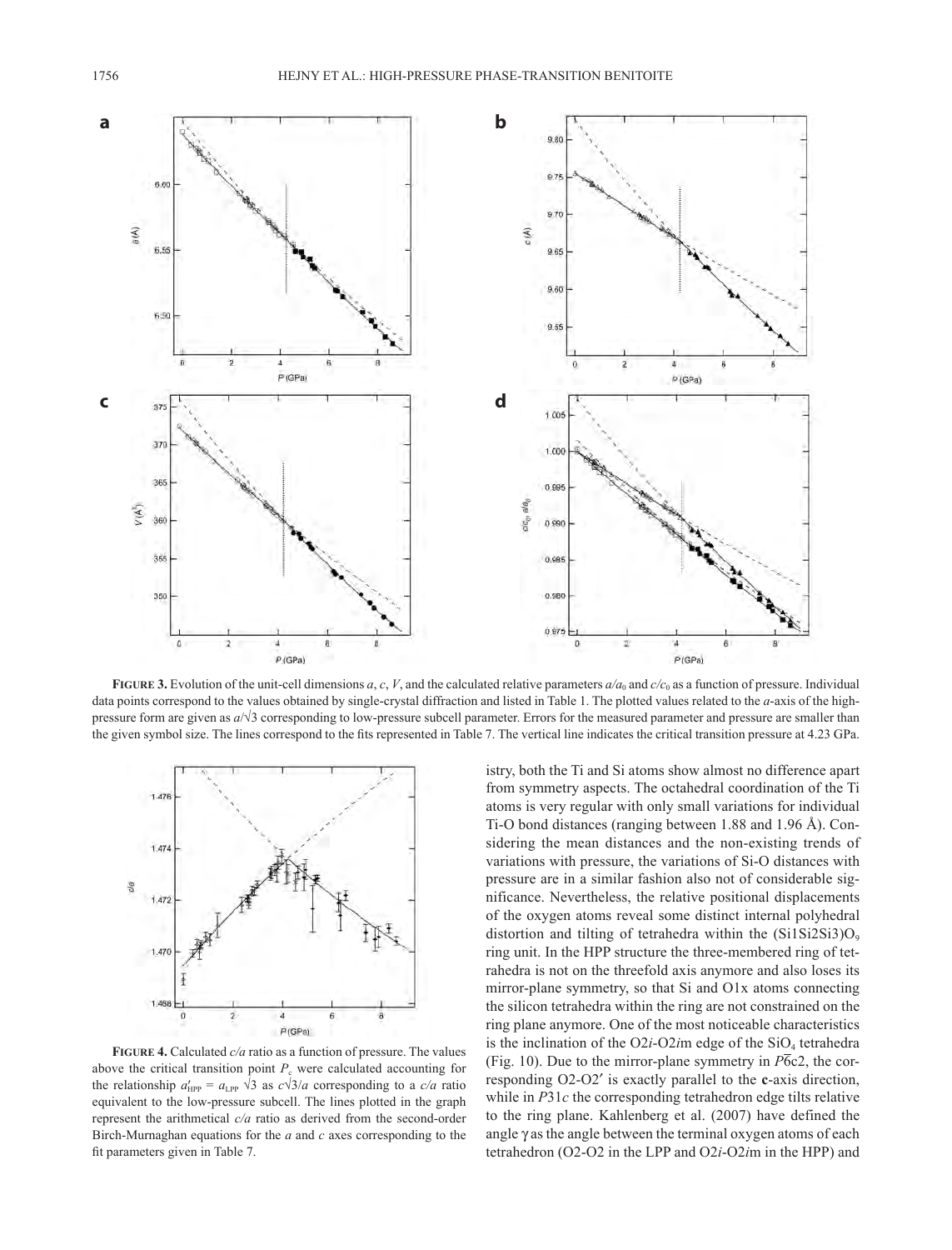

**FIGURE 5.** (a) Normalized pressure  $F<sub>E</sub>$  vs. Eulerian strain  $f<sub>E</sub>$  calculated for the pressure–volume data of the LPP phase. (**b**) Variation of the individual components of spontaneous strain arising due to the *P*6*c*2- *P*31*c* phase transition. Coefficients  $e_{11}$  (squares),  $e_{33}$  (triangles), and the volume strain *e*v (circles) were calculated after Carpenter et al. (1998).

**Table 7.** Equation of state parameter

| Parameter                                              | LPP(P62c)  | HPP $(P31c)$ |
|--------------------------------------------------------|------------|--------------|
| $V_0(\AA^3)$                                           | 372.34(4)  | 376.1(4)     |
| $K_{0,T}$ (GPa)                                        | 117.9(7)   | 88.8(1.6)    |
| $a_0(\AA)$                                             | 6.6387(3)  | 11.516(4)    |
| $K_a (=1/3 \beta_a^{-1})$ (GPa)                        | 108.1(7)   | 95.4(1.8)    |
| $c_0(\AA)$                                             | 9.7554(4)  | 9.826(4)     |
| $K_c$ (= $\frac{1}{3}$ $\beta_c$ <sup>-1</sup> ) (GPa) | 143.3(1.1) | 77.2(1.6)    |

the direction normal to the ring plane, which is defined by the three Si atoms. In three-membered  $(Si<sub>3</sub>O<sub>9</sub>)$  rings with the ideal 62*m* ring symmetry, as in benitoite, γ is 0°, while in *P*31*c* the tilt angle  $\gamma$  increases with pressure and the maximum value observed is 7.8° at 6.14 GPa. The normal to the ring plane, which is parallel to the threefold axis in the LPP, is at an angle Γ of 3.3(2)° to the threefold axis at 6.14 GPa. Although maximum values of ca. 25° for γ have been reported for  $(Si<sub>3</sub>O<sub>9</sub>)$ -ring containing structures wollastonite-II, high-pressure  $\text{NaYSi}_2\text{O}_6$ , walstromite, and its isostructural compounds (Kahlenberg et al. 2007), tetragermanates related to benitoite display even higher γ values up to 29.7°, and the currently highest known γ-value of 43.6 is found in Ba $SiSi<sub>3</sub>O<sub>9</sub>$ , with the ring-normal direction



**Figure 6.** Topology of the benitoite structure in a view down the **c**-axis showing the unit cells of the two pressure polymorphs (left: LPP; right: HPP) and the origin shift by [2/3,–2/3,0] relative to setting of the LPP unit cell (=subcell in HPP unit cell, drawn as dotted lines).



**Figure 7.** Relative shift of the *z/c* positional parameter for selected atoms. The shift of the atoms in the HPP phase is given relative to the position of the atom in the LPP phase. Symbols correspond as follows: Ba in  $LPP =$  open squares,  $Bal = full$  squares,  $Ba2 =$  squares with full top and open bottom, Ba $3$  = squares with full bottom and open top, Ti = stars,  $Si1 = full circles, Si2 = circles with full top and open bottom, Si3$ = squares with full bottom and open top.

being 18° off the threefold axis. The increasing inclination of γ in benitoite can be understood by the relatively stronger compression along the **c**-axis, which pushes the Ba atoms more inside the structural channels on one side toward the level of silicate rings. Simultaneously the inter-ring separation decreases considerably, and the displacement of the oxygen atoms is also influenced by the non-bonding interaction between the oxygen atoms between different rings stacked along the **c**-axis direction.

### **Raman spectra at high pressure**

Raman modes and their assignment to vibrational bands in polarized spectra of benitiote have been extensively investigated by Kim et al. (1993) and McKeown et al. (1993). Their study suggests Raman lines associated with eigenmodes of Ba,Ti ring translation and rotation in the low-frequency range  $(50-300 \text{ cm}^{-1})$ , breathing, stretching and deformation modes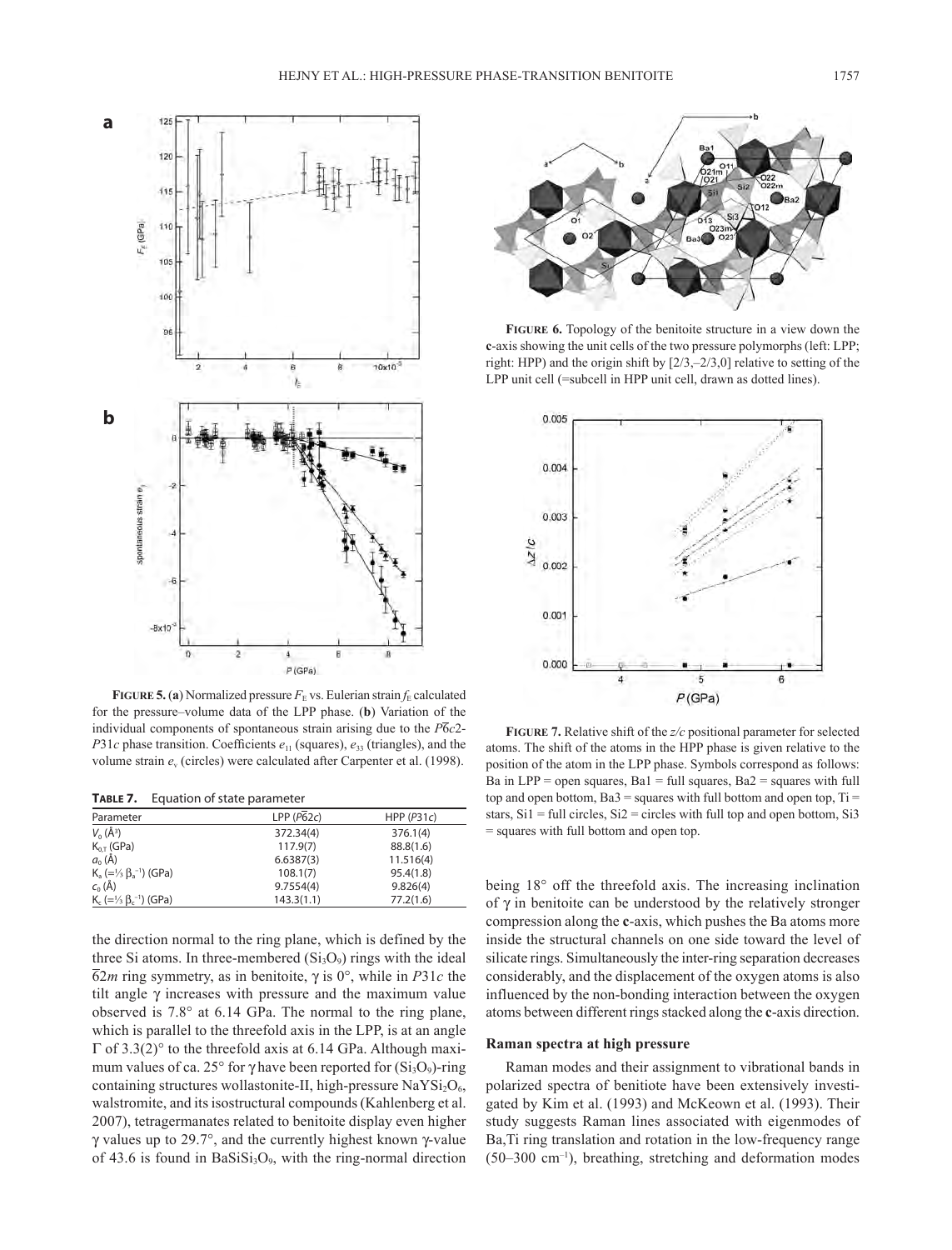

**Figure 8.** Comparison of the stereochemical coordinations of selected barium atoms (Ba of the LPP, Ba2 of the HPP). Views correspond to the **a**-axis (upper row) and **c**-axis (lower row) directions according to LPP base-vector setting.



**Figure 9.** Ba-O bond distances as a function of pressure. Open symbols correspond to the LPP (with one Ba site, Ba-O2 = squares, Ba-O3 = circles), closed symbols correspond to the 3 sites in HPP (Ba*i*-O2*i* = squares, Ba1-O1*i* = circles, Ba2-O1*i* = triangles pointing up, Ba3-O1*i* = triangles pointing down).

for the silicate ring in the range  $300-800$  cm<sup>-1</sup>, and Si-O bond stretching modes in the frequency range 800–1200 cm<sup>-1</sup>. Nonpolarized Raman spectra of the sample at 1 bar correspond to known spectral features of the calculated and observed modes reported by McKeown et al. (1993).

A series of in total 32 spectra recorded from the two oriented crystals at pressures between 10<sup>−</sup><sup>4</sup> and 9.27 GPa (Fig. 11) reveals very similar spectra across the transition pressure with the position and intensities of the modes being apparently not affected.



**FIGURE 10.** (a) Tilt angle  $\gamma$  of the SiO<sub>4</sub> tetrahedra with increasing pressure. Symbols correspond as follows: empty symbols for the LPP phase, full symbols for the HPP phase with  $\gamma$  to O21-O21m = diamonds, to O22-O21m = circles, and to O23-O23m = squares. Inlet: Tilt angle  $\Gamma$ of the normal of the plane through the  $Si<sub>3</sub>O<sub>9</sub>$  rings relative to the **c**-axis direction. **(b)** The tilt angle  $\gamma$  is defined as the angle between the terminal oxygen atoms  $O(2i - O(2im)$  ( $i = 1, 2, 3$ ) of each tetrahedron (broken line) and the direction normal to the ring plane (solid line). The ring plane is determined by the baricenters of Si1, Si2, and Si3 atoms. Left:  $Si<sub>3</sub>O<sub>9</sub>$  ring with  $\overline{P62m}$  symmetry in the LPP phase. Right: Si<sub>3</sub>O<sub>9</sub> ring in the HPP form.

The majority of the modes show, as expected, the variation of the band positions with pressure corresponding to a blueshift with ∆ν/∆*P* ranging from ∼3.3 to ∼4.4 cm–1 GPa<sup>−</sup><sup>1</sup> (Fig. 12). Out of the most prominent modes only the band assigned as  $v_3$  reveals a marginally negative shift  $(\Delta v/\Delta P \approx -1.8 \text{ cm}^{-1} \text{ GPa}^{-1})$ . The positional shifts are not accompanied by a significant change in the half width (between  $\sim$ 2 and  $\sim$ 5 cm<sup>-1</sup>), which reflects the ideal hydrostatic conditions on the sample crystals.

The only significant difference between the pattern below and above the transition pressure could be observed for the band  $v_{15}$  loacted at around 1100 cm<sup>-1</sup> (see Figs. 11 and 12) This band, which has been assigned to a stretching mode of the Si-O1 bond, shows a clear splitting at pressures above the critical transition pressure  $P_c$ , with a clear correlation between the degree of splitting and the value for  $(P_c - P)$ . The blueshift  $\Delta v / \Delta P$  of the two modes in the high-pressure phase is remarkably larger and corresponds to ∼16 and ∼24 cm–1 GPa<sup>−</sup><sup>1</sup> . The differences are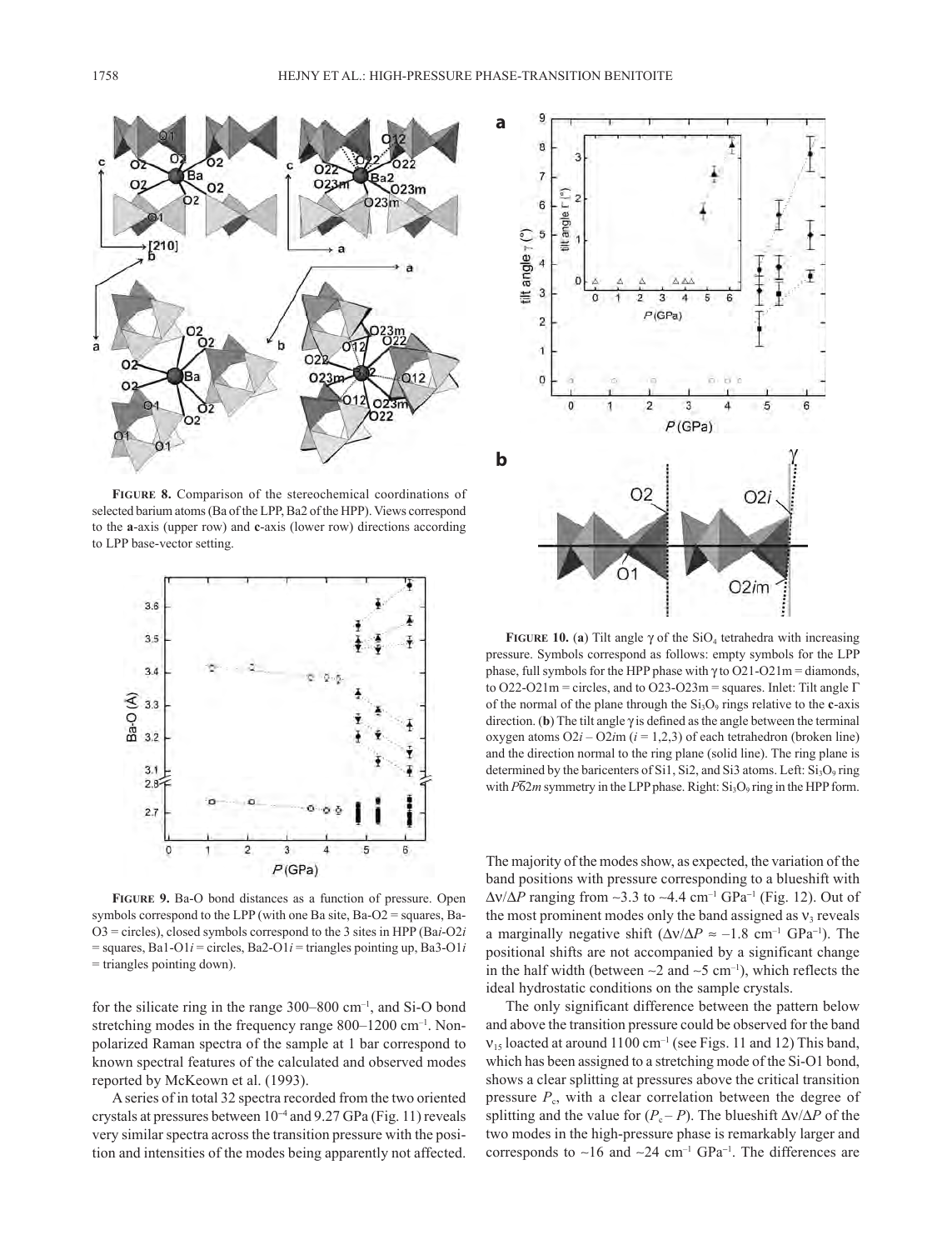responsible for the increasing line splitting. On the other hand, direct group-subgroup-relationship.

the single  $v_{15}$  band occurring in the spectra below  $P_c$  is a very broad band with a half-width of 70 cm–1, which continuously decreases to ~20 cm<sup>-1</sup> at  $P_c$ , while the two individual bands above the transition point are characterized by a more or less constant half-width that ranges between ∼6 and ∼9 cm–1.

### **Discussion**

From structural point of view the transition being second order in character can be understood from the displacive mechanisms, which originates from the unstable coordination of the barium atoms and the need to adopt the stereochemistry as pressure changes. Atomic displacement could only be achieved by breaking the symmetry-related constraints, i.e., reducing the local site symmetry from 32 to 3, which in turn allows the displacements along the triad relative to the  $Si<sub>3</sub>O<sub>9</sub>$  ring units. Theoretically possible direct subgroup-group relationship would have suggested *P*31*c* (no.159) with a single Ba site, which indeed allows displacement along the *z* direction, but only by the same amount and vector direction for all Ba atoms. As the cooperative effect of distortion on the Si rings requires individual displacement between adjacent Ba sites, only the reported trigonal supercell provides independent sites of the given local symmetry for a

It is remarkable that the crystallographic metric corresponding to the supercell has been reported for homologous phases such as the synthetic tetragermanates and -silicates. Synthetic  $BaGe(Si,Ge)<sub>3</sub>O<sub>9</sub>$  solid solution (Goreaud et al. 1973) have shown that if more than 50% of the Si on the tetrahedral position are replaced by germanium, the corresponding solid solutions possess a *P*31*c* supercell with  $a' = a\sqrt{3}$ . Although also pure BaGeGe<sub>3</sub>O<sub>9</sub> has been described in this supercell setting, the spacegroup was reported to be *P*3 (Robbins et al. 1966) or *P*321 (Smolin 1969). It is worth noticing that all phases, BaGe(Ge,Si)<sub>3</sub>O<sub>9</sub> in *P*31*c* (Goreaud et al. 1973),  $BaSiSi<sub>3</sub>O<sub>9</sub>$  in *P*3 (Hazen et al. 1999),  $BaGeGe<sub>3</sub>O<sub>9</sub>$ in both *P*3 (Robbins et al. 1966) and *P*321 (Smolin 1969) have a different setting with the octahedral position on the origin and only one Ba site. Moreover, the Ba-tetragermanate structure differs from the benitoite structure with respect to the stacking of the tetrahedral layers: there is only one tetrahedral layer per unit cell and hence the Ba-tetragermanate structure reveals  $c' = c/2$  in comparison to the benitoite lattice. Moreover,  $BaSiSi<sub>3</sub>O<sub>9</sub>$ , one of the rare structures with Si in both four- and sixfold coordination, crystallizes in the Ba-tetragermanate type structure (Hazen et al. 1999). However, it was reported to transform upon grinding or mechanical milling into the benitoite structure (Finger et al.



FIGURE 11. Unpolarized in situ high-pressure Raman spectra of oriented benitoite in the spectral range from 100 to 1300 cm<sup>-1</sup> at pressures between 0.001 and 9.27 GPa: (**a**) spectra for crystal section || **c** and (**b**) spectra for crystal section ⊥ **c**.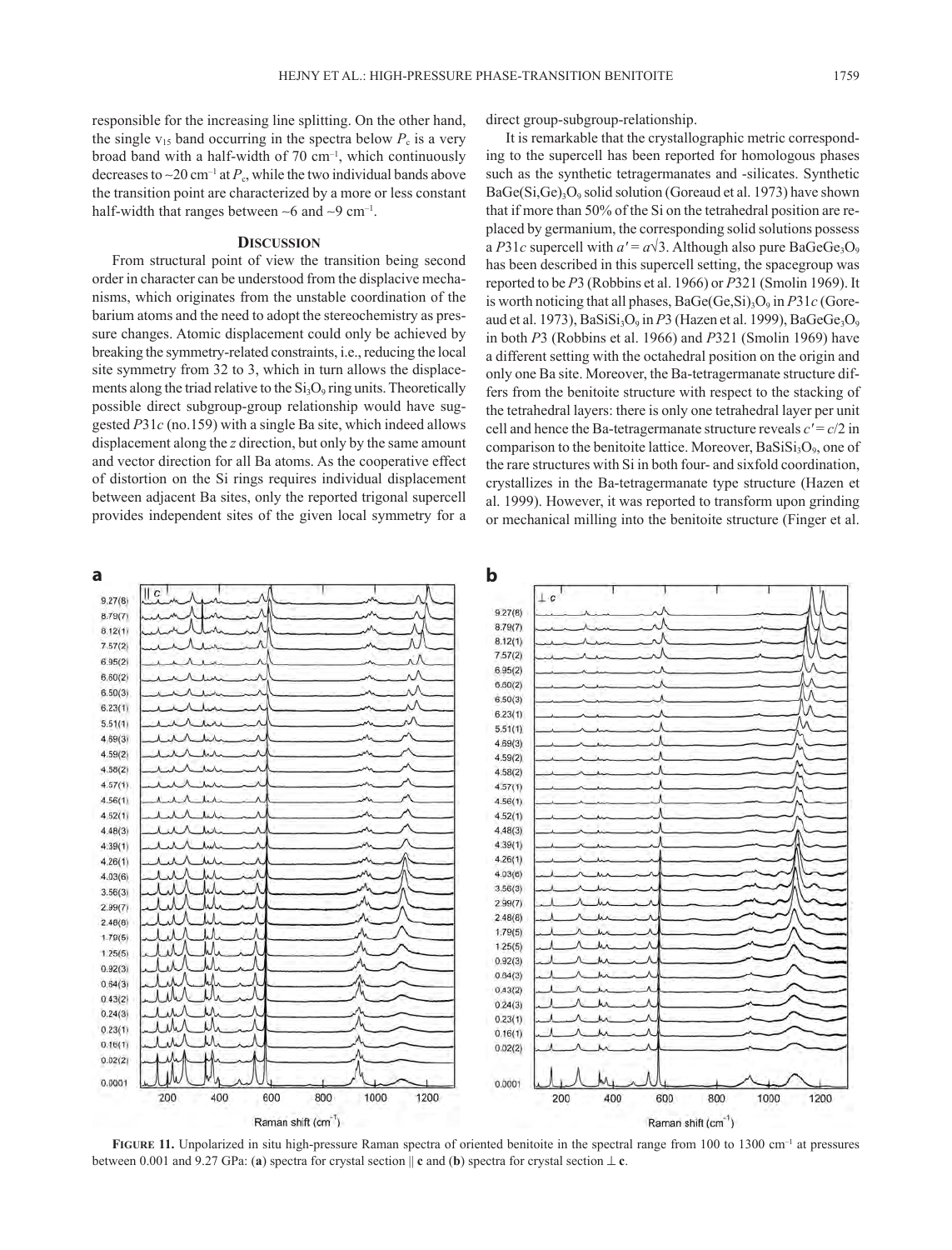

**FIGURE 12.** Plots of the Raman shift for selected modes (in the spectra  $\parallel$  **c** and  $\perp$  **c**) as a function of pressure (symbols: crosses =  $v_{15}$ , open diamonds =  $v_2 + v_4$ , closed triangle =  $v_6$ , open circle =  $v_{16}$ ; plus =  $v_3$  closed circle =  $v_{13}$  according to McKeown et al. 1993).

1995; Finger and Hazen 2000).

The common feature of all the above mentioned structures with  $a' = a\sqrt{3}$  is that the ring of three tetrahedra gets distorted with deformation of the tetrahedra and loss of the ring symmetry  $\overline{6}$  (3/*m*) symmetry. The structural topology of three-membered rings and their distortions resemble the findings observed for equivalent units in several synthetic compounds. In wadeite,  $K<sub>2</sub>ZrSi<sub>3</sub>O<sub>9</sub>$  (Henshaw 1955; Blinov et al. 1977), and catapleiite,  $Na<sub>2</sub>ZrSi<sub>3</sub>O<sub>9</sub>·2H<sub>2</sub>O$  (Merlino et al. 2004; Zubkova et al. 2007), the structures possess in analogy to benitoite a framework of ring units and isolated octahedra. However, in the wadeite structure type the connection between the octahedral and the tetrahedral rings is different, as expressed by diverse cavities, which can accommodate larger cations, such as  $K^+$  or  $Na^+(Blinov et al. 1977)$ .

Following the original intention of this study to track down any structural transformation for the given stereochemical instability around the Ba atoms, the finding of a structural transformation at high pressures is not surprising at all. As coordination changes in general are accompanied in many cases by a sudden volume change around the changing coordination polyhedra, the second-order character observed here for the pressure-induced transformation of benitoite was quite unexpected at first glance. On the other hand, considering that the transition pathway is related to a simple translational displacement of the atoms involved, the solely displacive mechanism allows understanding the lack of any discontinuity, and thus explains the linear fashion of changes with increasing pressure.

From the point of view of crystallographic symmetry, the benitoite structure type is of special interest, because it is the prototype structure for space group *P*6*c*2 (no. 188), a rather rare space group with only 31 representatives in the ICSD (Belsky et al. 2002). Considering group theory, the structures of the two polymorphs of benitoite are in a crystallographic group–subgroup relationship. Actually, the pressure induced transition results in a general subgroup of index six. The relation between the coordinate system of the group  $G = P\overline{6}c2$  to that of the subgroup H  $= P31c$  can be described by a  $3\times 3$  transformation matrix **P** and a column vector **p** representing the origin shift

$$
\begin{pmatrix}\n\mathbf{a}_{HPP} & \mathbf{b}_{HPP} & \mathbf{c}_{HPP}\n\end{pmatrix} = \begin{pmatrix}\n\mathbf{a}_{LPP} & \mathbf{b}_{LPP} & \mathbf{c}_{LPP}\n\end{pmatrix} \times \begin{pmatrix}\n-1 & -1 & 0 \\
-2 & 1 & 0 \\
0 & 0 & -1\n\end{pmatrix} + \begin{pmatrix}\n\frac{2}{3} \\
\frac{2}{3} \\
\frac{1}{2}\n\end{pmatrix}
$$
\n(1)

A more detailed understanding of the phase transformation in benitoite can be achieved by a *symmetry mode analysis*. In the course of this procedure the structural distortions present in a low symmetry structure can be decomposed into contributions from different modes, whose symmetries are given by the *irreducible representations* of the space group of the parent (high-symmetry)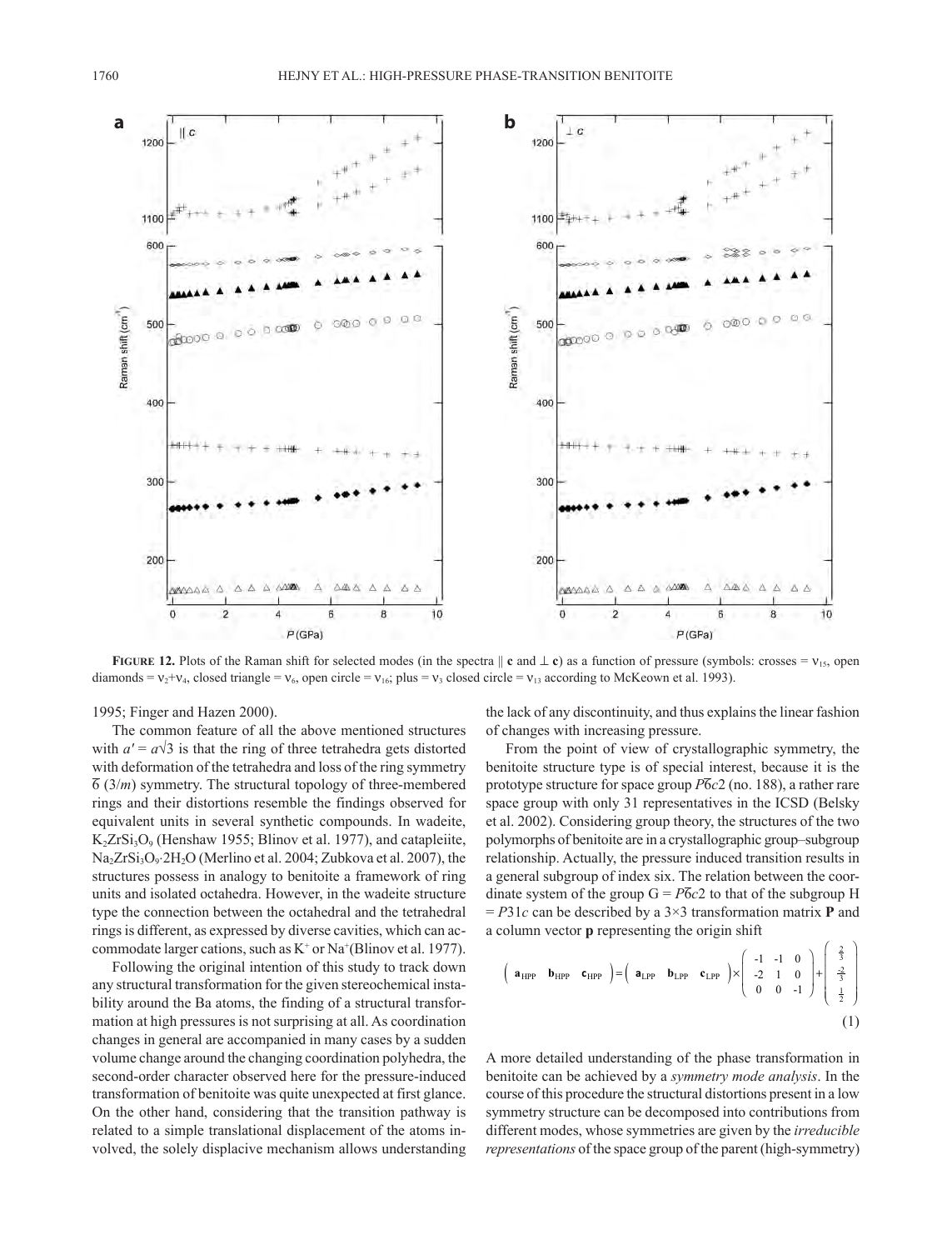phase (see, for example, Hatch et al. 1987; Kahlenberg 1998; Perez-Mato et al. 2010).

Starting points for the symmetry mode analysis of benitoite were the structures at ambient pressure and at 4.75 GPa as well as the matrix-column pair of the transformation (see above). Figure 13 shows the derived chain of maximal subgroups relating the space group types of the parent and the distorted polymorph. The allowed irreducible distortion components that should be present in the high-pressure phase are also indicated. The onset of a primary mode could directly explain the observed symmetry break with a single transition. It corresponds to the irreducible representation K<sub>6</sub>, associated with the point K  $(\frac{1}{3}, \frac{1}{3}, 0)$  of the first Brillouin zone. However, two secondary modes  $(\Gamma_3$  and  $K<sub>5</sub>$ ) would be possible as well. These secondary modes are not sufficient for imposing the final distortion symmetry. They do not reduce the symmetry enough by themselves but break the symmetry up to intermediate subgroups. Furthermore, there will be also a trivial fully symmetrical  $\Gamma_1$  distortion that retains the symmetry of the  $\overline{P6}c2$  polymorph. In this scenario one would expect a dominant  $K_6$  distortion component, while the symmetry allowed secondary displacement components should be much weaker. Consequently, the high-pressure form of benitoite would be an improper ferroelectric.

In the next step of mode analyses a basis of symmetry-adopted modes for describing the displacive distortion was obtained performing the mode decomposition of the distortion based on it. A summary of the calculated distortion amplitudes is given in Table 8. It lists the four irreducible representations present in the distortion and the absolute amplitudes of these four symmetry components of the global distortion (last column). As can be seen from the amplitudes, the  $K_6$  mode is significantly larger than the other modes, indicating that the hypothesis of one primary and several secondary distortions is correct. Nevertheless, the  $K_5$  and

**Table 8.** Summary of the mode decomposition of the high-pressure phase of benitoite

| Wavevector<br>$(\AA)$           | Irrep            | Direction           | Subgroup   | Dimension | Amplitude |
|---------------------------------|------------------|---------------------|------------|-----------|-----------|
| (0,0,0)                         | Ι'n              | (a)                 | P6c2 (188) |           | 0.1393    |
| (0,0,0)                         | $\Gamma_{\rm z}$ | (a)                 | P3c1 (158) |           | 0.0721    |
| $(\frac{1}{3}, \frac{1}{3}, 0)$ | K٤               | $(-0.500a,-0.866a)$ | P62c (190) | 16        | 0.2107    |
| $(\frac{1}{3}, \frac{1}{3}, 0)$ | K,               | (0.500a, 0.866a)    | P31c (159) | 12        | 0.6653    |



**FIGURE 13.** Maximal subgroup graph between space groups  $G = P\overline{6}c2$ and  $H = P31c$ . The labels indicate the irreducible distortion components (and the related isotropy subgroups) that can contribute to the symmetry break  $\overline{P6c2} \rightarrow \overline{P31c}$ . The label K corresponds to the wavevector (⅓, ¼,0) in the first Brillouin zone of the low pressure structure of benitoite.

 $\Gamma_1$  distortions cannot be neglected for a complete understanding of the distortion pattern.

Furthermore, the table gives for each representation its wave vector and the resulting isotropy subgroup.

Finally, for each involved irreducible representation the corresponding *polarization vector* was obtained. Table 9 shows a crystallographic description of these normalized vectors. For the asymmetric unit of the reference structure for each involved irreducible representation the set of correlated atomic displacements (in relative units) is given. The actual distortion of a specific symmetry can be easily obtained by multiplying the components of the polarization vector with the amplitude summarized in Table 8. For  $K_6$  columns 11 to 13 have to be multiplied with an amplitude of 0.6653 Å. From the inspection of Table 9, one can immediately see that the polar  $\Gamma_3$  distortion component, for example, induces concordant movements of all three Ba atoms. On the other hand, the largest  $K_6$  mode involves an in-phase movement of two Ba atoms (Ba2/Ba3) along **c** as well as an anti-phase displacement of the remaining Ba1, respectively (cf. Fig. 7). There are no components in the x-y-plane. The same principal behavior is observed for the three silicon atoms and the oxygen anions O11-O13. The Ti atoms experience only minor displacements from the  $K_6$  distortion (within the x-y-plane), whereas the oxygen anions  $O2i$  and  $O2im$  ( $i = 1,2,3$ ) have displacement components in all three directions.

**TABLE 9.** Normalized polarization vectors of the Γ<sub>1</sub>, Γ<sub>3</sub>, K<sub>5</sub>, and K<sub>6</sub> distortions present in the P31*c* phase of benitoite expressed as displacements in relative units for the asymmetric unit of the reference structure

|                 |            |            |            |            |           |            |            | Κς         |            |            | K          |            |
|-----------------|------------|------------|------------|------------|-----------|------------|------------|------------|------------|------------|------------|------------|
| Atom            | $\delta x$ | $\delta y$ | $\delta$ z | $\delta x$ | δy        | $\delta z$ | $\delta x$ | $\delta y$ | $\delta z$ | $\delta x$ | $\delta y$ | $\delta z$ |
| Ba1             | $\Omega$   | $\Omega$   | $\Omega$   |            | $\Omega$  | 0.0048     | $\Omega$   | $\Omega$   | $\Omega$   | $\Omega$   | $\Omega$   | $-0.0262$  |
| Ba <sub>2</sub> |            |            |            |            | $\Omega$  | 0.0048     | $\Omega$   | $\Omega$   | 0.0002     | $\Omega$   | 0          | 0.0131     |
| Ba3             |            |            |            |            | $\Omega$  | 0.0048     | $\Omega$   | $\Omega$   | $-0.0002$  | $\Omega$   | O          | 0.0132     |
| Ti1             |            |            |            |            | 0         | $-0.0054$  | 0.0025     | 0.0025     | $\Omega$   | 0.0001     | $-0.0001$  | 0          |
| Si1             | 0.0069     | 0.0019     |            |            | $\Omega$  | 0.0006     | 0.0066     | 0.0062     | 0          | $\Omega$   | $\Omega$   | $-0.0079$  |
| Si <sub>2</sub> | $-0.0019$  | 0.0050     |            |            | $\Omega$  | 0.0006     | $-0.0008$  | $-0.0030$  | 0          |            | O          | 0.0031     |
| Si3             | $-0.0050$  | $-0.0069$  |            |            | $\Omega$  | 0.0006     | $-0.0025$  | 0.0044     |            |            |            | 0.0048     |
| O <sub>11</sub> | $-0.0017$  | $-0.0045$  | 0          |            | $\Omega$  | $-0.0095$  | $-0.0081$  | $-0.0090$  | 0          |            | O          | 0.0120     |
| 012             | 0.0045     | 0.0029     |            |            | $\Omega$  | $-0.0095$  | $-0.0032$  | 0.0150     |            |            | O          | $-0.0009$  |
| O <sub>13</sub> | $-0.0029$  | 0.0017     |            |            | $\Omega$  | $-0.0095$  | 0.0160     | 0.0101     |            |            | O          | $-0.0111$  |
| O <sub>21</sub> | 0.0154     | 0.0053     | 0.0001     | 0.0090     | 0.0143    | 0.0046     | 0.0007     | $-0.0128$  | 0.0023     | 0.0070     | 0.0105     | $-0.0114$  |
| O <sub>22</sub> | $-0.0053$  | 0.0102     | 0.0001     | $-0.0143$  | $-0.0053$ | 0.0046     | $-0.0051$  | $-0.0094$  | 0.0028     | 0.0031     | $-0.0050$  | 0.0004     |
| O <sub>23</sub> | $-0.0102$  | $-0.0154$  | 0.0001     | 0.0053     | $-0.0090$ | 0.0046     | 0.0041     | $-0.0036$  | $-0.0051$  | $-0.0085$  | $-0.0011$  | 0.0110     |
| 021m            | 0.0154     | 0.0053     | $-0.0001$  | $-0.0090$  | $-0.0143$ | 0.0046     | 0.0007     | $-0.0128$  | $-0.0023$  | $-0.0070$  | $-0.0105$  | $-0.0114$  |
| 022m            | $-0.0053$  | 0.0102     | $-0.0001$  | 0.0143     | 0.0053    | 0.0046     | $-0.0051$  | $-0.0094$  | $-0.0028$  | $-0.0031$  | 0.0050     | 0.0004     |
| O23m            | $-0.0102$  | $-0.0154$  | $-0.0001$  | $-0.0053$  | 0.0090    | 0.0046     | 0.0041     | $-0.0036$  | 0.0051     | 0.0085     | 0.0011     | 0.0110     |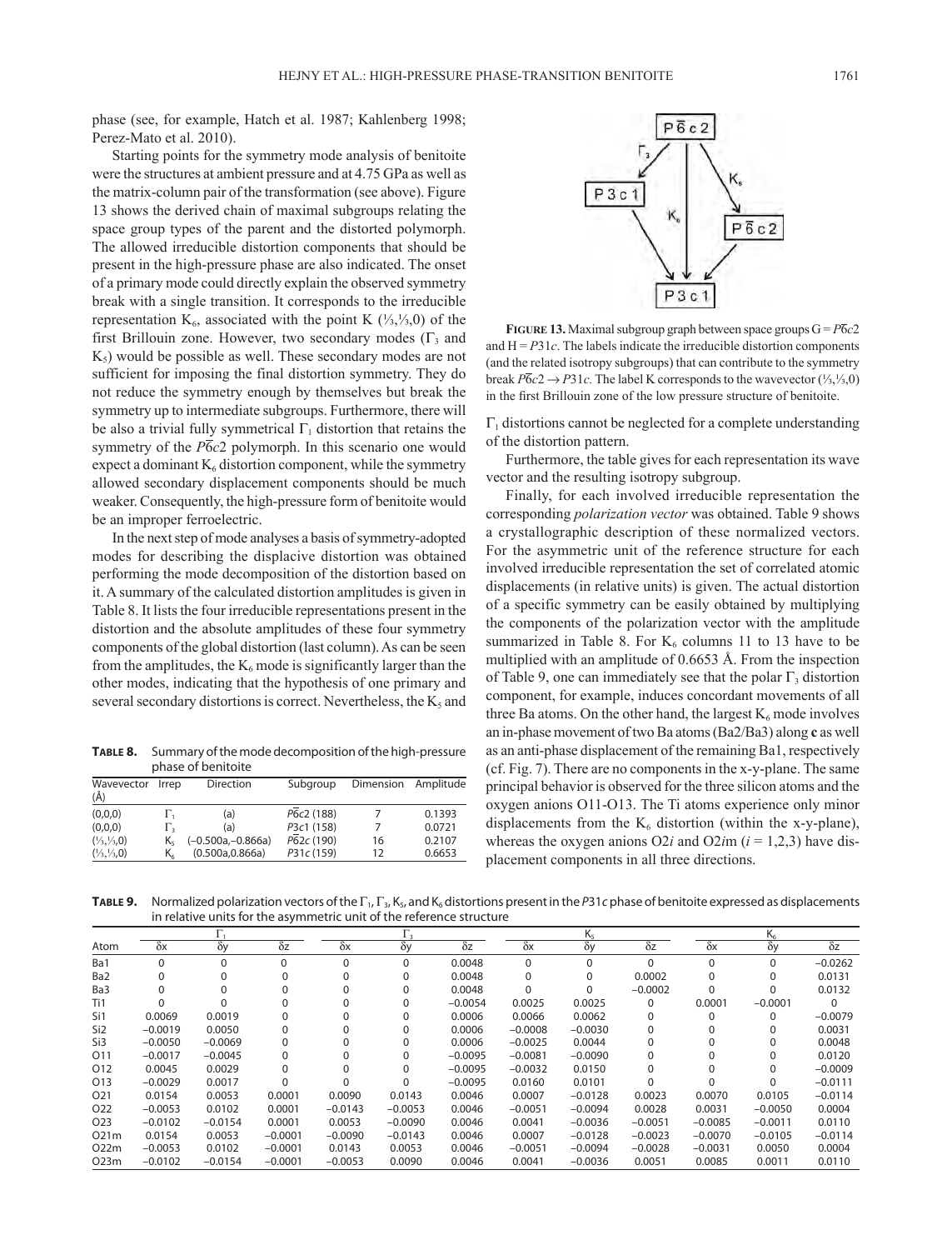#### **Acknowledgments**

We gratefully thank Ilona Fin and Oliver Wienand for their effort in careful preparation of the polished crystal sections, Ilse Glass, Hans-Peter Meyer, and Rainer Altherr for their support to perform and evaluate the EDX analyses, Thomas Pippinger for giving a helping hand with the measurements on the Huber diffractometer. We also thank Beatrice Schuster, GSI Darmstadt, and Lionel Leydet for their help on the Raman spectrometer, which was kindly provided by the Materials Research Group at the GSI Helmholtzzentrum für Schwerionenforschung. We acknowledge the opportunity to carry out powder diffraction measurements via the scope of project HS-3821 at beamline ID27 at the European Synchrotron Radiation Facility, ESRF, Grenoble. Constructive reviews from F. Nestola and D. Allan contributed to improve the manuscript.

#### **References cited**

- Alfors, J.T., Stinson, M.C., Matthews, R.A., and Pabst, A. (1965) Seven new barium minerals from eastern Fresno County, California. American Mineralogist, 50, 314–340.
- Angel, R.J. (2000) Equations of state. In R.M. Hazen and R.T. Downs, Eds., High-Temperature And High-Pressure Crystal Chemistry, 41, p. 35–59. Reviews in Mineralogy and Geochemistry, Mineralogical Society of America, Chantilly, Virginia.
	- (2004) Absorption correction for diamond-anvil pressure cells implemented in the software package Absorb6.0. Journal of Applied Crystallography, 37, 486–492.
- ——— (2006) Average V2. http://www.rossangel.com
- Angel, R.J. and Finger, L.W. (2011) Single: a program to control single-crystal diffractometers. Journal of Applied Crystallography, 44, 247–251.
- Angel R.J, Allan, D.R., Miletich, R., and Finger, L.W. (1997) The use of quartz as an internal pressure standard in high-pressure crystallography. Journal of Applied Crystallography, 30, 461–466.
- Belsky, A., Hellenbrandt, M., Karen, V.L., and Luksch, P. (2002) New developments in the Inorganic Crystal Structure Database (ICSD): accessibility in support of materials research and design. Acta Crystallographica B, 58, 364–369.
- Beran, A. (1974) Das Absorptionsspektrum des Benitoit im nahen Ultrarot. Tschermaks Mineralogische und Petrographische Mitteilungen, 21, 47–51.
- Blinov, V.A., Shumyatskaya, N.G., Voronkov, A.A., Ilyukhin V.V., and Belov N.V. (1977) Refinement of crystal-structure of wadeite,  $K_2ZrSi_3O_9$ , and its relation to kindred structural types. Kristallografiya, 22, 59–65 [in Russian, English translation in Soviet Physics—Crystallography (1977) 22, 31–35].
- Carpenter, M.A. and Salje, E.K.H. (1998) Elastic anomalies in minerals due to structural phase transitions. European Journal of Mineralogy, 10, 693–812.
- Carpenter, M.A., Salje, E.K.H., and Graeme-Barber, A. (1998) Spontaneous strain as a determinant of thermodynamic properties for phase transitions in minerals. European Journal of Mineralogy, 10, 621–691.
- Chervin, J.C., Canny, B., and Mancinelli, M. (2002) Ruby-spheres as pressure gauge for optically transparent high pressure cells. High Pressure Research, 21, 305–314.
- Farrugia, L.J. (1999) *WinGX* suite for small-molecule single-crystal crystallography. Journal of Applied Crystallography, 32, 837–838.
- Finger, L.W. and Hazen, R.M. (2000) Systematics of high-pressure silicate structures. In R.M. Hazen and R.T. Downs, Eds., High-Temperature And High-Pressure Crystal Chemistry, 41, p. 123–155. Reviews in Mineralogy and Geochemistry, Mineralogical Society of America, Chantilly, Virginia.
- Finger, L.W., Hazen, R.M., and Fursenko, B.A. (1995) Refinement of the crystal structure of BaSi<sub>4</sub>O<sub>9</sub> in the benitoite form. Journal of Physics and Chemistry of Solids, 56, 1389–1393.
- Fischer, K. (1969) Verfeinerung der Kristallstruktur von Benitoite BaTi[Si<sub>3</sub>O<sub>9</sub>]. Zeitschrift für Kristallographie, 129, 222–243.
- Gaft, M., Nagli, L., Waychunas, G., and Weiss, D. (2004) The nature of blue luminescence from natural benitoite BaTiSi<sub>3</sub>O<sub>9</sub>. Physics and Chemistry of Minerals, 31, 365–373.
- Gaft, M., Nagli, L., Waychunas, G., and Panczer, G. (2005) The nature of red luminescence of natural benitoite BaTiSi<sub>3</sub>O<sub>9</sub>. Mineralogy and Petrology, 85, 33-44.
- Goreaud, M., Choisnet J., Deschanv, A., and Raveau, B. (1973) Synthesis and structural development of new silicogermanates of benitoite type and related structures. Materials Research Bulletin, 8, 1205–1213.
- Hammersley, A.P., Svensson, S.O., Hanfland, M., Fitch, A.N., and Hausermann, D. (1996) Two-dimensional detector software: From real detector to idealised image or two-theta scan. High Pressure Research, 14, 235–248.
- Hatch, D.M., Stokes, H.T., and Putnam, R.M. (1987) Symmetry analysis of the microstructure and phase transitions of crystallographic space groups: applications. Physical Review B, 35, 4935–4942.
- Hawthorne, F.C. (1987) The crystal-chemistry of the benitoite group minerals and structural relations in  $(Si<sub>3</sub>O<sub>9</sub>)$  ring structures. Neues Jahrbuch für Mineralogie Monatshefte, 16–30.
- Hazen, R.M., Yang, H., Finger, L.W., and Fursenko, B.A. (1999) Crystal chemistry of high-pressure  $BaSi<sub>4</sub>O<sub>9</sub>$  in the trigonal (P3) barium tetragermanate structure. American Mineralogist, 84, 987–989.
- Henshaw, D.E. (1955) The structure of wadeite. Mineralogical Magazine, 30, 585–595.
- Kahlenberg, V. (1998) Symmetry analysis and the atomic distortions of the phase transitions in CsZnPO<sub>4</sub>. Zeitschrift für Kristallographie, 213, 13-18.
- Kahlenberg, V., Konzett, J., and Kaindl, R. (2007) Structural studies on a highpressure polymorph of NaYSi<sub>2</sub>O<sub>6</sub>. Journal of Solid State Chemistry, 180, 1934–1942.
- Kim, C.C., Bell, M.I., and McKeown, D.A. (1993) Vibrational analysis of benitoite (BaTiSi<sub>3</sub>O<sub>9</sub>) and the Si<sub>3</sub>O<sub>9</sub> ring. Physical Review B, 47, 7869-7877
- King, H.E. and Finger, L.W. (1979) Diffracted beam crystal centering and its application to high-pressure crystallography. Journal of Applied Crystallography, 12, 374–378.
- Krauss, G., Reifler, H., and Steurer, W. (2005) Conically shaped single-crystalline diamond backing plates for a diamond anvil cell. Review of Scientific Instruments, 76, 105104-1–105104-5.
- Laird, J. and Albee, A.L. (1972) Chemical composition and physical, optical, and structural properties of benitoite, neptunite, and joaquinite. American Mineralogist, 57, 85–102.
- Larson, A.C. and Von Dreele, R.B. (2000) General Structure Analysis System (GSAS). Los Alamos National Laboratory Report LAUR 86-748.
- Louderback, G.D. (1909) Benitoit, ein neuer Edelstein aus Californien. Zeitschrift für Kristallographie, 46, 386–387.
- ——— (1912) Benitoit, seine Paragenesis und Art des Vorkommens. Zeitschrift für Kristallograohie, 50, 184–185.
- Louderback, G.D. and Blasdale, W.C. (1907) Benitoite, a new California gem mineral, with chemical analysis by Walter C. Blasdale, University of California, Department of Geological Science Bulletin, 5, 149–153.
- (1909) Benitoite, its paragenesis and mode of occurrence, University of California, Departmenty of Geologic Science Bulletin, 5, 331–380.
- Ma, C. and Rossman, G.R. (2008) Barioperovskite, BaTiO<sub>3</sub>, a new mineral from the Benitoite Mine, California. American Mineralogist, 93, 154–157.
- Mao, H.K., Xu, J., and Bell, P.M. (1986) Calibration of the ruby pressure gauge to 800-kbar under quasi-hydrostatic conditions. Journal of Geophysical Research—Solid Earth and Planets, 91, 4673–4676.
- McKeown, D.A., Bell, M.I., and Kim, C.C. (1993) Raman spectroscopy of silicate rings: Benitoite and the three-membered ring. Physical Review B, 48, 16357–16365.
- Merlino, S., Pasero, M., Bellezza, M., Pushcharovsky, D.Yu., Gobetchia, E.R., Zubkova, N.V., and Pekov, I.V. (2004) The crystal structure of calcium catapleiite. Canadian Mineralogist, 42, 1037–1045.
- Miletich, R., Reifler, H., and Kunz, M. (1999) The "ETH" diamond-anvil cell design for single-crystal diffraction at non-ambient conditions. Acta Crystallographica, A55: Abstr P08.CC. 001.
- Miletich, R., Allan, D.R., and Kuhs, W.F. (2000) High-pressure single-crystal techniques. In R.M. Hazen and R.T. Downs, Eds., High-Temperature And High-Pressure Crystal Chemistry, 41, p. 445–519. Reviews in Mineralogy and Geochemistry, Mineralogical Society of America, Chantilly, Virginia.
- Miletich, R., Hejny, C., Krauss, G., and Ullrich, A. (2005) Diffraction techniques: Shedding light on structural changes. In R. Miletich, Ed., Mineral Behaviour at Extreme Conditions, EMU Notes, 7, p. 281–338. Eötvös University Press, Budapest.
- Nishi, F. (1996) Strontium tetragermanate, SrGe<sub>4</sub>O<sub>9</sub>. Acta Crystallographica C, 52, 2393–2395.
- Orobengoa, D., Capillas, C., Aroyo, M.I., and Perez-Mato, J.M. (2009) AMPLI-MODES: symmetry mode analysis on the Bilbao Crystallographic server. Journal of Applied Crystallography, 42, 820–833.
- Perez-Mato, J.M., Orobengoa, D., and Aroyo, M.I. (2010) Mode crystallography of distorted structures. Acta Crystallographica A, 66, 558–590.
- Periotto, B., Nestola, F., Balic-Zunic, T., Angel, R.J., Miletich, R., and Olsen, L.A. (2011) Comparison between beryllium and diamond-backing plates in diamond-anvil cells: application to single-crystal X-ray diffraction highpressure data. The Review of Scientific Instruments, 82, 05511-1–05511-5.
- Petricek, V., Dusek, M., and Palatinus, L. (2006) Jana2006. The crystallographic computing system. Institute of Physics, Praha, Czech Republic.
- Prince, E., Ed. (2006) International Tables for Crystallography Volume C: Mathematical, physical and chemical tables, 3rd ed. Kluwer, Dordrecht.
- Robbins, C., Perloff, A., and Block, S. (1966) Crystal structure of BaGe[Ge<sub>3</sub>O<sub>9</sub>] and its relation to benitoite. Journal of Research of the National Bureau of Standards Section A-Physics and Chemistry, 70A, 385–391.
- Rossmann, G.R. (2008) Barioperovskite, a new mineral from the Benitoite Mine, San Benito County, California. Bulletin of the Mineralogical Society of Southern California, 78, 6–11.
- Shashkov, A. Yu., Efremov, V.A., Matsichek, I., Rannev, N.V., Venevtsev, Yu.N., and Trunov, V.K. (1981) "The crystal structure of lead alpha-tetragermanate." Zhurnal Neorganicheskoi Khimii' (= Russian Journal of Inorganic Chemistry), 26, 583–587.
- Shashkov, A. Yu., Rannev, N.V., and Venevtsev, Yu.N. (1984) Atomic structure of crystals of alpha-(PbGe<sub>4</sub>O<sub>9</sub>), BaGe<sub>4</sub>O<sub>9</sub>, and Pb<sub>2/3</sub>Sr<sub>1/3</sub>Ge<sub>4</sub>O<sub>9</sub> and features of the coordination of germanium atoms in framework tetragermanates. Koor-